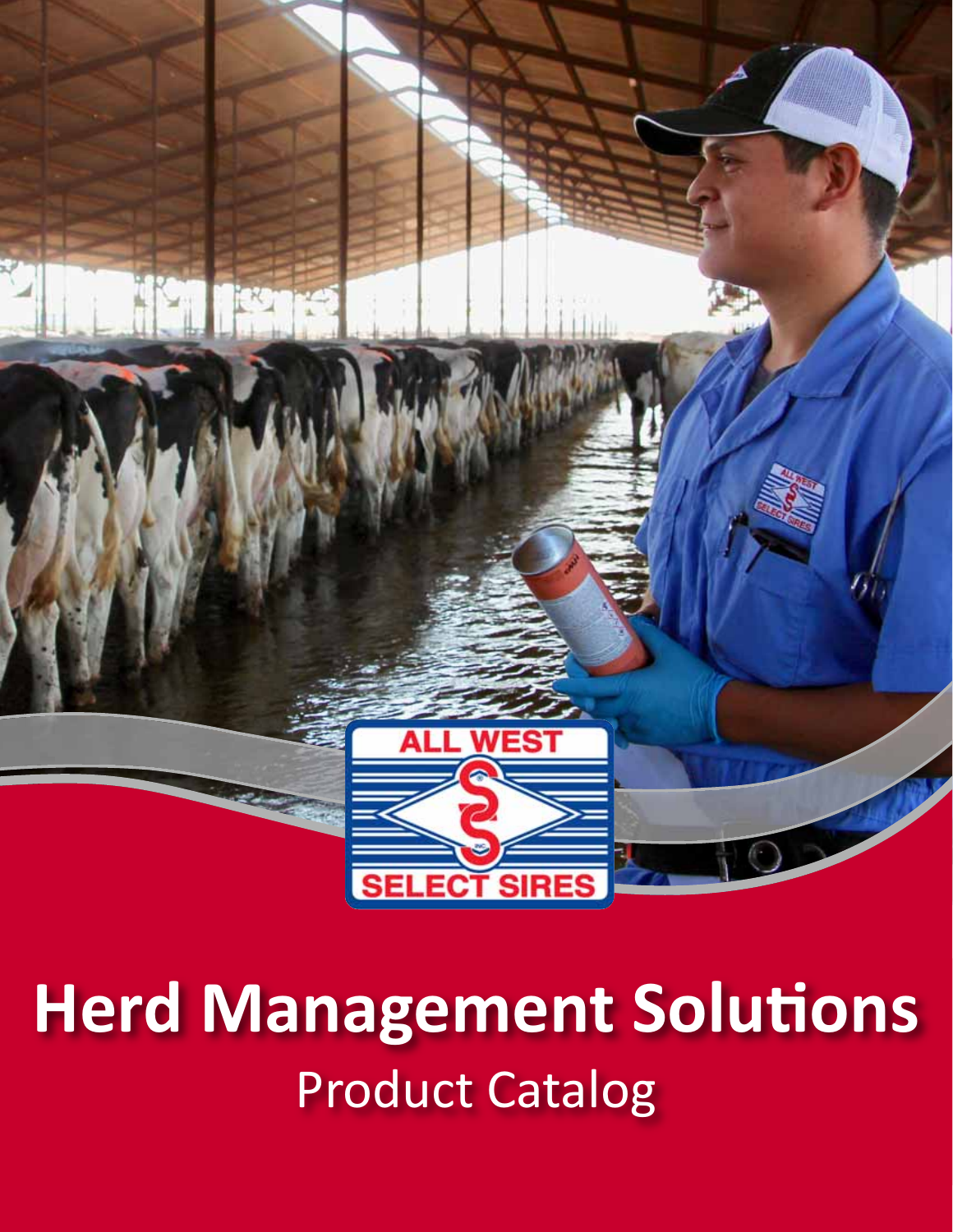## WHAT'S **INSIDE**

| <b>Calf Products</b>                     |    |
|------------------------------------------|----|
| <b>Cow Products</b>                      | 8  |
| <b>Udder Health</b>                      | 12 |
| <b>Heat Detection &amp; Reproduction</b> | 15 |
| <b>Electronic Herd Monitoring</b>        | 18 |

Any supplies proven defective must be returned to the Burlington office within 90 days of purchase for replacement unless warrantied longer by manufacturer. PLEASE NOTE: All West/Select Sires and its agents or employees cannot guarantee conception rate, quality of productivity to be obtained in conception with the use of its products or recommended techniques, and therefore makes no warranty of any kind whatsoever, expressed or implied which would extend beyond the descriptions of products herein. All West/Select Sires hereby disclaims any and all warranties of merchantability and fitness for a particular purpose. Further, neither All West/Select Sires nor any of its agents or employees shall be responsible for any injury or damage caused to persons, animals, or property through damages or loss due to any defects in the containers in connection therewith. Prices subject to change without notice; state sales taxes, where applicable are in addition to prices listed.

*Contact your local All West/Select Sires Representative today to order your products!* 



YOUR SUCCESS Dur Passion.

P.O. Box 507, Burlington, WA 98233 • 1-800-426-2697  $\text{contact@allowes}$  contact@allwestselectsires.com ww

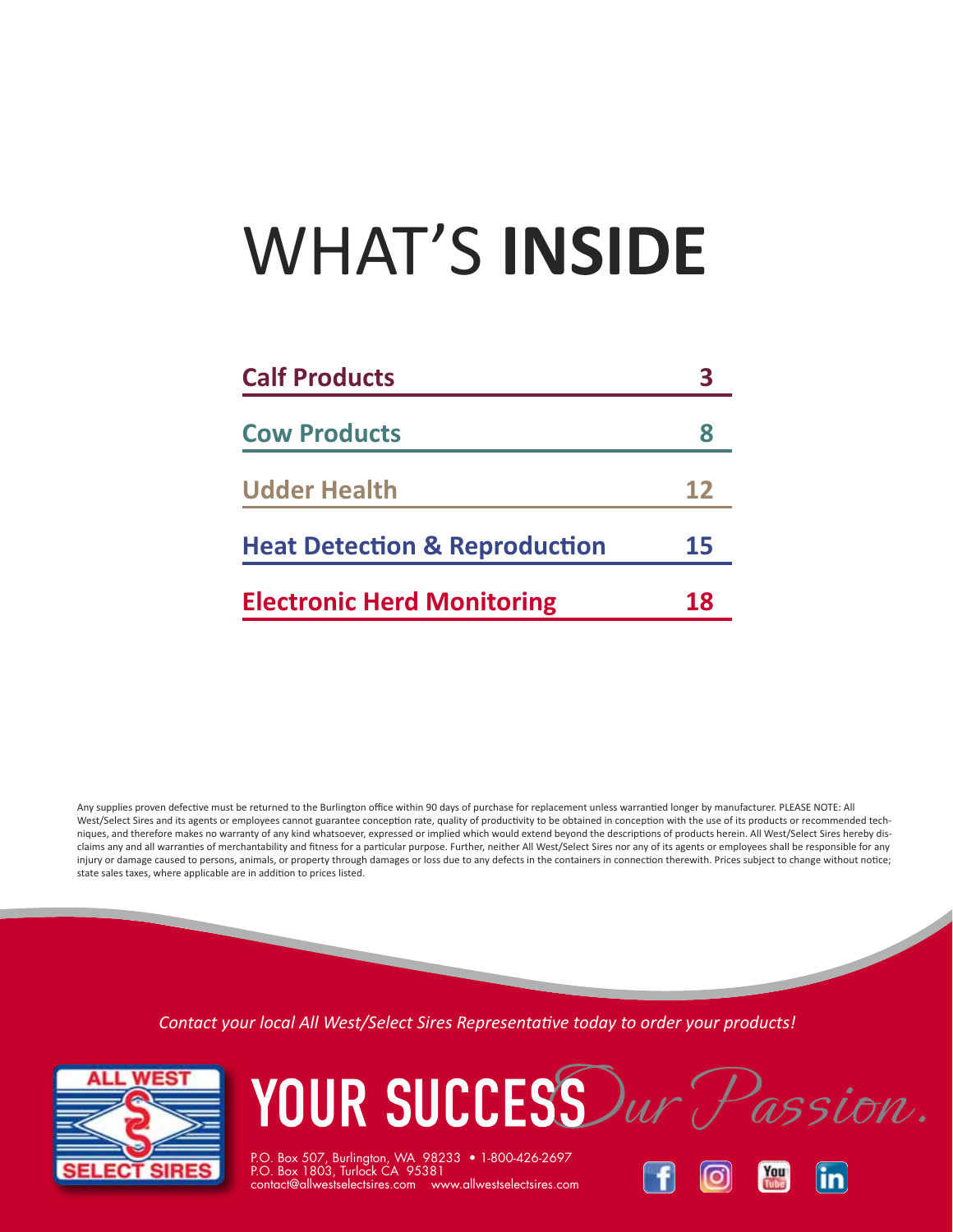# COMMERT

#### **CONVERT™**

Contains a special blend of naturally occurring direct-fed microorganisms, L-form Lactobacillus, microbial sugars, enzymes, and specialized proteins that can be used regardless of the challenges. No antibiotics. Proven safe and effective. Use when calves are lethargic, not eating and overall doing poorly.

#### **Dosage:**

CONVERT Day One Calf Gel (at birth) 515cc (challenge) 15cc\*\* CONVERT Ranch Pack 200D (day 121) 1/2 scoop (challenge) 4 scoops\*\* CONVERT Ranch Pack 1000D (day 121) 1/2 scoop (challenge) 4 scoops\*\* CONVERT Day One Calf Bolus administer one at birth or times of increased challenges CONVERT Calving Season Bolus equivalent to 7.55cc of Convert Day One Calf Gel. Administer 1 bolus at birth or 2 boluses at birth when faced with increased challenges.

\*\*During periods of challenge, increase daily dose to challenge level for 1 to 2 feedings, evaluate calf response, then return to normal dose rate.

| Code   | <b>Description</b>                                    | <b>Size</b>                       |
|--------|-------------------------------------------------------|-----------------------------------|
| CG1005 | CONVERT DAY ONE CALF GEL                              | 60CC TUBE/ 6 PER BOX/ 72 CASE     |
| CR3525 | <b>CONVERT RANCH PACK 200D</b>                        | 200 DOSE/ 2.5 LB. JAR/ 6 CASE     |
| CR3500 | <b>CONVERT RANCH PACK 1000D</b>                       | 1000 DOSE/ 12.5 LB. PAIL / 2 CASE |
| CB1006 | <b>CONVERT DAY ONE CALF BOLUS</b>                     | 40 COUNT JAR/ 4 CASE              |
| CB1007 | CONVERT CALVING SEASON BOLUS 10 COUNT PKG/18 PKG CASE |                                   |







#### **Select BioCycle Showcase Formula™**

Concentrated form of BioCycle supplemented with increased enzyme levels and Bacillus, which has been shown to improve calf growth. Contains two separate L-form bacteria that enhance the function and population of the microflora in the lower gut. Showcase also contains both yeast culture and live cell yeast that produce a range of metabolites including B-vitamins, broad based enzyme package, specialized proteins, microbial sugars and potassium iodide. Use for maximizing growth when weaning calves and leading up to shows.

#### **Dosage:**

Calves at weaning:  $\frac{1}{2}$  ounce/head/day for 7 days then  $\frac{1}{4}$  ounce per day thereafter. Breeding age heifers:  $\frac{1}{2}$  ounce/head/day for 7 days then  $\frac{1}{3}$  ounce per day thereafter.

| Code   | <b>Description</b>              | Size |
|--------|---------------------------------|------|
| SC9300 | BIOCYCLE SHOWCASE 12.5 LB. PAIL |      |



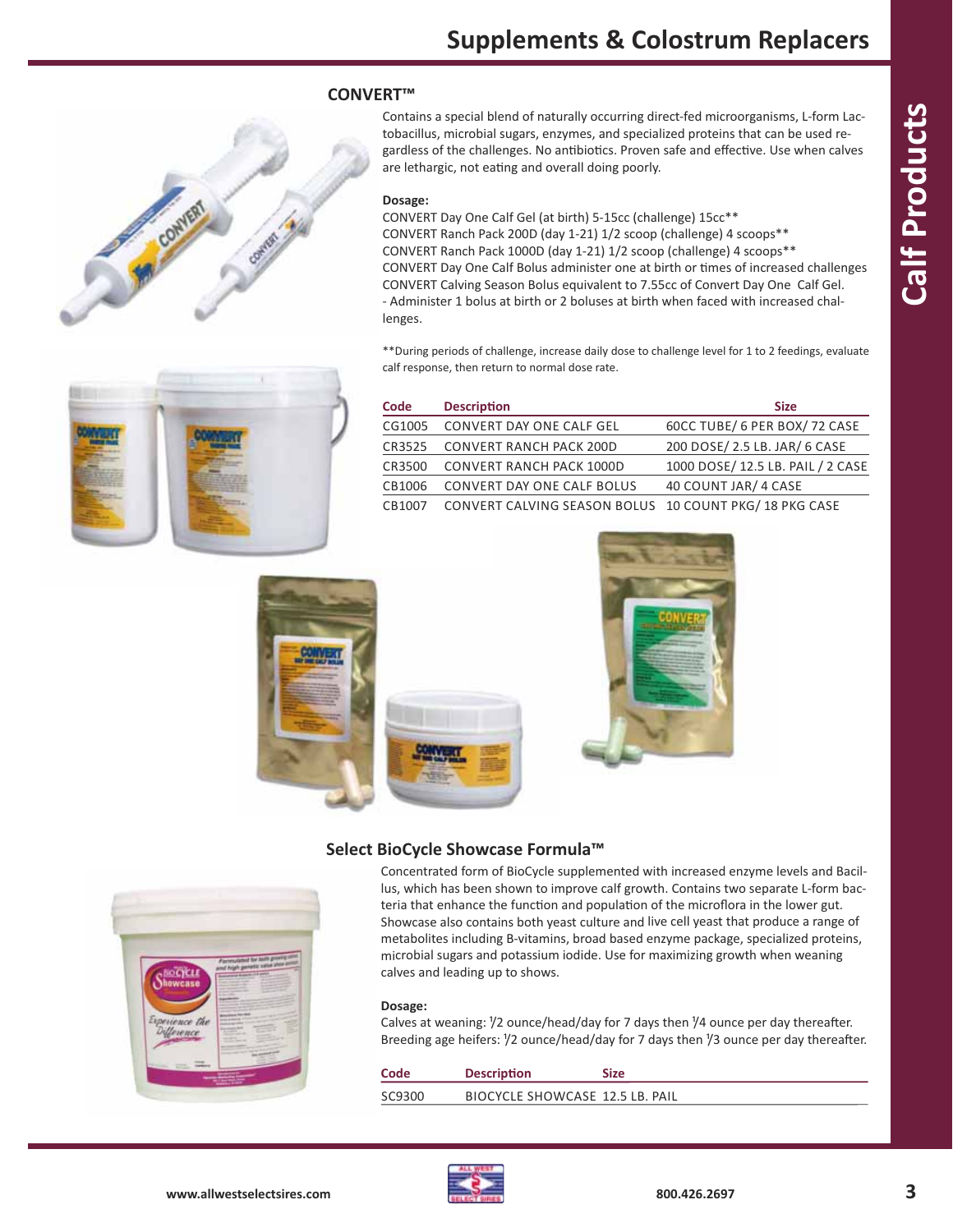

A colostrum replacer or supplement for newborn calves. First Day Formula® contains dried, natural bovine colostrum and is fortified with essential vitamins and chelated trace minerals. It is made from high quality whey protein concentrate from select Grade A dairies and is free of organisms causing major colostrum-transmissible diseases, including Johne's. The instantized ingredients ensure all the packaged contents are mixed to get your calves off to a healthy start. Contains 150 grams IgG per 500 gram package. First Day Formula® Deluxe features the great benefits of First Day Formula® CR with the addition of First Defense Technology™. Use when maternal bovine colostrum is inadequate.

#### **Dosage**:

**First Day Formula®**

First Day Formula CR (replacer): one packet to 2 quarts warm water. First Day Formula CR (replacer): 3 level scoops with 2 quarts warm water. First Day Formula CS (supplement): 1 quart warm water / feed at least 2 quarts clean, disease-free colostrum as well.

| Code   | <b>Description</b>                      | <b>Size</b>            |
|--------|-----------------------------------------|------------------------|
| FD0500 | FIRST DAY CR (REPLACER) 500-GRAM PACK   | 10 PACKETS/ CASE       |
| FD0020 | FIRST DAY CR (REPLACER) 20 LB. PAIL     | 18 DOSES/PAIL          |
| FD0021 | FIRST DAY CR DELUXE 20 LB. PAIL         | 18 DOSES/PAIL          |
| FD0200 | FIRST DAY CS (SUPPLEMENT) 200-GRAM PACK | <b>10 PACKETS/CASE</b> |

#### **Tri-Mic WD**



A probiotic source for use in whole milk, or milk replacer to improve digestive microflora. Promotes the early establishment of beneficial digestive bacteria necessary for proper digestion of milk and grain diets. Aids in rumen development when transitioning to a dry feed diet. Reduces the occurrence and severity of scours and helps reestablish digestive bacteria following antibiotic treatment, illness or environmental stress.

#### **Dosage:**

Mix with pasteurized whole milk or milk replacer at one gram per head per day. Increase to two grams per head per day during periods of stress.

| Code   | <b>Description</b> | <b>Size</b>               |
|--------|--------------------|---------------------------|
| TM0500 | TRI-MIC WD         | 500-GRAM JAR / 8 PER CASE |
| TM5000 | TRI-MIC WD         | 5 KG PAIL / 4 PER CASE    |

#### **Tri-Purify**



Tri-Purify is a dietary feed supplement that provides pure, natural essential oils that have a strong antibacterial effect to improve the natural immune system. Combines live, naturally-occurring microorganisms to enhance the environment of the digestive tract. Tri-Purify also contains nutraceuticals, intestinal bacteria and live cell yeast; all of which can attribute to a reduction in the severity and occurrence of scours. Fermentation metabolites, hydrolyzed yeast, yeast extract and yeast culture are all present and have shown to improve weight gain and feed efficiency, as well as enhance intestinal microflora.

#### **Dosage:**

One capsule. Administer at 3 days of age, upon receiving incoming calves, or during periods of digestive upsets (scours). Follow up with Tri-Start Jr. or CONVERT™ Calf Gel.

| Code   | <b>Description</b>      | <b>Size</b>           |
|--------|-------------------------|-----------------------|
| TP0036 | TRI-PURIFY - BLUE BOLUS | 36 CT JAR/ 8 PER CASE |

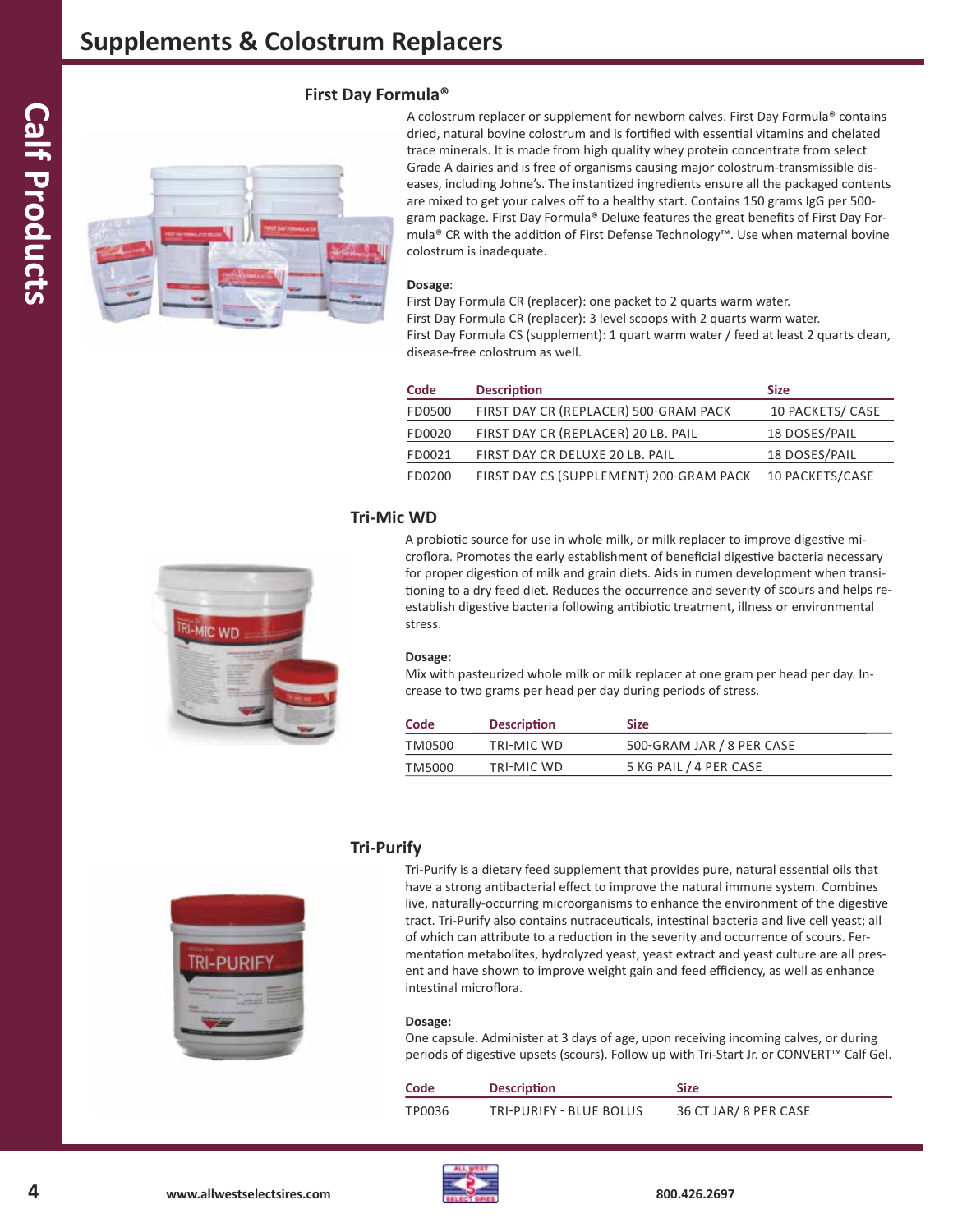#### **Tri-Start Jr.**



A direct-fed microbial bolus that benefits both the rumen and intestinal tract of calves. Each capsule has a guaranteed viable (live) count of 20 billion colony forming units of naturally occurring microorganisms. Helps to stimulate feed intake during periods of change. Contains optimal levels of beneficial microbes necessary to jumpstart a calf's stalled digestive system. Administer bolus during any management-induced stress such as dehorning, shipping or moving, weaning and vaccinations. Use during periods of high stress or as follow up to Tri-Purify.

#### **Dosage:**

Administer 1 bolus when calf is 3 days old to transition from colostrum to milk replacer, and the day of weaning.

| Code   | <b>Description</b>          | <b>Size</b>           |
|--------|-----------------------------|-----------------------|
| TS0036 | TRI-START JR - MAROON BOLUS | 36 CT JAR/ 8 PER CASE |

#### **Calf Accellyte**

A complete electrolyte treatment for calves experiencing scours or dehydration. Contains potassium and sodium to replenish electrolytes and restore proper fluid balance. Blended with glycine and citrate to improve electrolyte and water absorption. Added dextrose provides nutritional energy and buffers help minimize metabolic acidosis. Easily mixes with water.

#### **Dosage:**

Use when calves are dehydrated and below par. Use two quarts per feeding for calves weighing 100 lbs.

| Code   | <b>Description</b>         | <b>Size</b>                   |
|--------|----------------------------|-------------------------------|
| AC0026 | CALF ACCELLYTE 25 LB. PAIL | MAKES 280 QUARTS / 1 PER CASE |

#### **All West Paste Plus**

Paste Plus is a direct-fed microbial product that contains live, natural occurring microorganisms. These lactic acid producing bacteria reproduce themselves every 18 to 19 minutes once in the intestine. This is important because most other beneficial, as well as harmful bacteria, reproduce themselves every 25 to 60 minutes.

Paste Plus contains a live lactic acid producing bacteria called Enterococcus faecium M74 and Lactobacillus Acidophilus, and a pure strain of Saccharomyces Cerevisiae, a live yeast cell product. Paste Plus also provides a significant amount of vitamins A, D3, B12, Niacin and Thiamine for supplemental nutritional support.

| <b>Description</b>        | <b>Size</b>  |
|---------------------------|--------------|
| PASTE PLUS 32CC           | $(8$ DOSES)  |
| PASTE PLUS 300CC          | $(30$ DOSES) |
| PASTE PLUS DISPENSING GUN |              |
|                           |              |



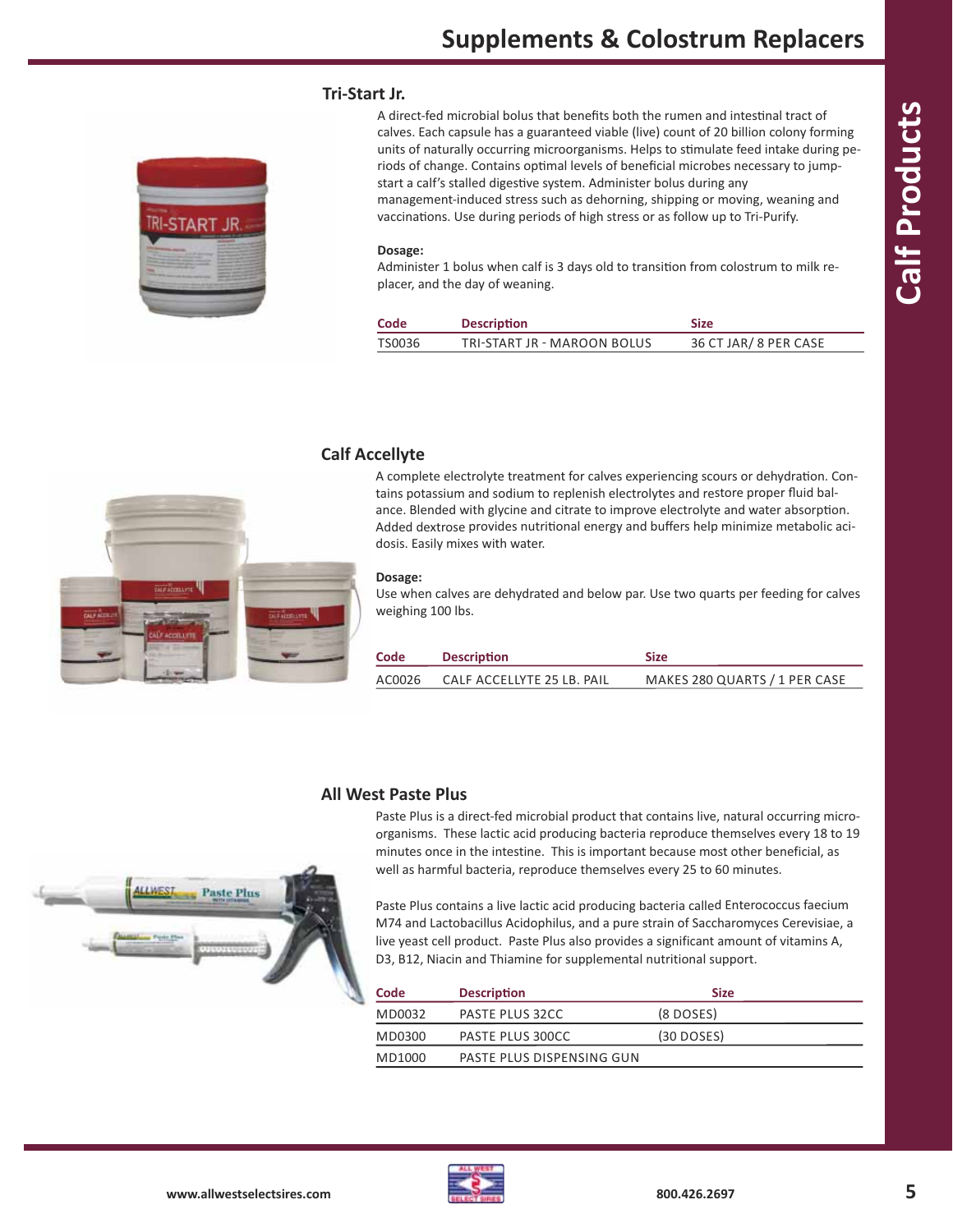#### Calf-Tel<sup>®</sup>

For decades, Calf-Tel® has set the standard for superior durability and efficiency, making your investment in calf housing systems one that grows with each generation of calves it protects. Calf-Tel® housing can help you improve labor-efficiency, calf health and overall profitability regardless of the size or scope of your operation.

#### **Calf-Tel® MultiMax**

When weaned calves are placed in large groups, the stress from competition and social pressure can lead to growth and health setbacks. Placing 4-6 similarly sized weaned calves in a Calf-Tel® Multimax is the best way to ease the transition.

#### **Calf-Tel® Deluxe II and XXL Calf Hutch**

The Deluxe II model offers a left or right offset shrouded entry and side access door, for easy access to inside feeding stations. The Pro II model is designed to use an outside feeding station. XXL Hutches are 42% larger than the current models and are available in both Deluxe II and Pro II models.

#### **Calf-Tel® Pen Systems**

The Calf-Tel® Pen System provides calf raisers with the most versatile, highest labor saving, calf-saving, calf manager friendly indoor pen system available. These pens are easy to set up and configure.

| Code      | <b>Description</b>                 |
|-----------|------------------------------------|
| CT-10023  | DIRECT ATTACH PAIL - BLACK         |
| CT-6000   | CALF PEN SIDE 4.5' & 2-RODS        |
| CT-6100   | CALF PEN SIDE 6' & 2-RODS          |
| CT-6105   | CALE PEN SIDE 7' & 2-RODS          |
| CT-6120   | CALE PEN BACK VENTED               |
| CT-6125   | CALF PEN BACK AIRMAX               |
| CT-DL     | CALE HUTCH DELUXE ILLEFT           |
| CT-DLV    | CALF HUTCH DELUXE II LEFT W/VENTS  |
| CT-DR     | CALF HUTCH DELUXE II RIGHT         |
| CT-ECO    | <b>CALF-TEL ECO HUTCH</b>          |
| CT-PL     | CALF HUTCH PRO II LEFT DOOR OFFSET |
| CT-XO     | CALF HUTCH XXL PRO                 |
| AH-105B-1 | MULTIMAX UNIT/WOOD BASE/VENT KIT   |



**CALF HUTCH DELUXE II LEFT W/VENTS - CT-DLV** 





**CALF HUTCH XXL PRO - CT-XO** 



**CALF PEN BACK AIRMAX - CT-6125** MULTIMAX UNIT/WOOD BASE/REAR VENT KIT - AH-105B-1

**DIRECT ATTACH PAIL - CT-10023** 



*\* Shown here are the most popular styles of hutches. For more options or for replacement parts contact us direct at 800.426.2697*

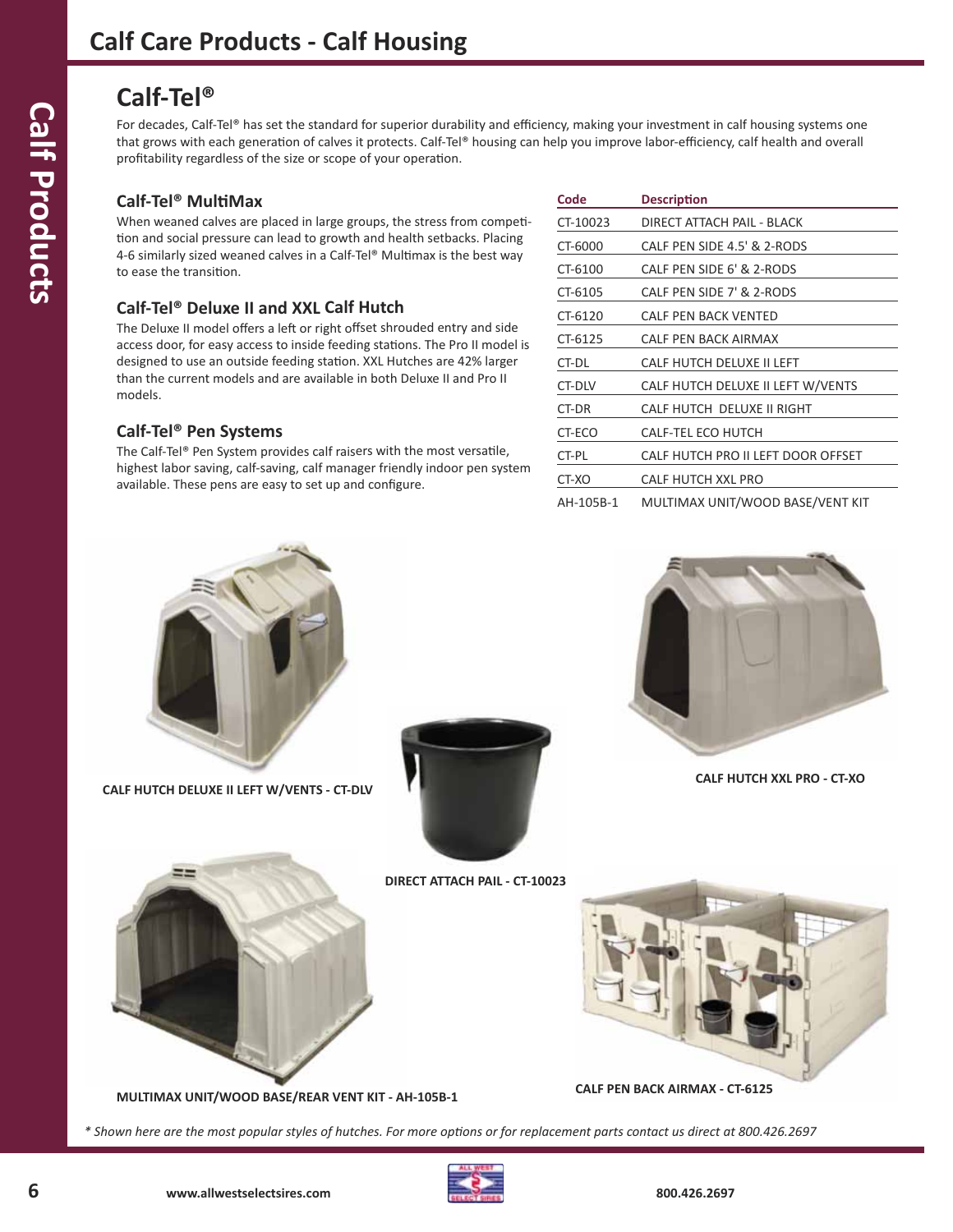#### **Woolover®**



High performance blankets help animals grow quicker and more efficiently. Keeps animals warm and dry, allowing nutrients to be used for growth. Research reveals significant performance gains in calves wearing Woolovers. Made of 70% wool, 30% polyester. Ultra Woolover has a waterproof Emphatex™ outer-shell with original Woolover material underneath.

#### **Sizing:**

Small: 77-99 lbs. Jersey Calves Medium: 99-121 lbs. Newborn Holsteins Large: 121+lbs. 3 week to 3 month old calves.

| Code               | <b>Description</b>  | <b>Size</b>   |  |
|--------------------|---------------------|---------------|--|
| CC0101             | WOOLOVER CALF COVER | SMALL         |  |
| CC0102             | WOOLOVER CALF COVER | <b>MEDIUM</b> |  |
| CC0103             | WOOLOVER CALF COVER | LARGE         |  |
| CC0111             | ULTRA CALF CVR      | SMALL         |  |
| CC0112             | ULTRA CALF CVR      | <b>MEDIUM</b> |  |
| CC <sub>0113</sub> | ULTRA CALF CVR      | LARGE         |  |
|                    |                     |               |  |

#### **AccelCoat**



Provides additional protection to calves during cold weather. Made with our exclusive insulation which wicks moisture away from the calf and provides superior thermal capabilities. The outer shell is made of high-strength polyester with a urethane back, making it water resistant. Machine washable and durable against the harshest conditions. A smooth, quilted liner provides warmth and comfort for the calf. Small fits Jersey calves and large fits Holstein calves. Use when the temperature is 40°F or below.

| Code   | <b>Description</b>             | <b>Size</b> |
|--------|--------------------------------|-------------|
| CC0001 | DOUBLE INSULATED / BELLY STRAP | SMALL       |
| CC0002 | DOUBLE INSULATED / BELLY STRAP | LARGE       |

#### **Calftel Calf Cover**

If there was such thing as luxurious warmth in a calf-jacket you've just found it. Three layers of protection, including 3M THINSULATE technology, will keep calves warm during the colder months. A sturdy buckle vs. velcro will keep the blanket secure without getting gooked up with manure and straw.

| Code   | <b>Description</b>              | <b>Size</b> |
|--------|---------------------------------|-------------|
| CC0114 | DOUBLE INSULATED / VELCRO FRONT | SMALL       |



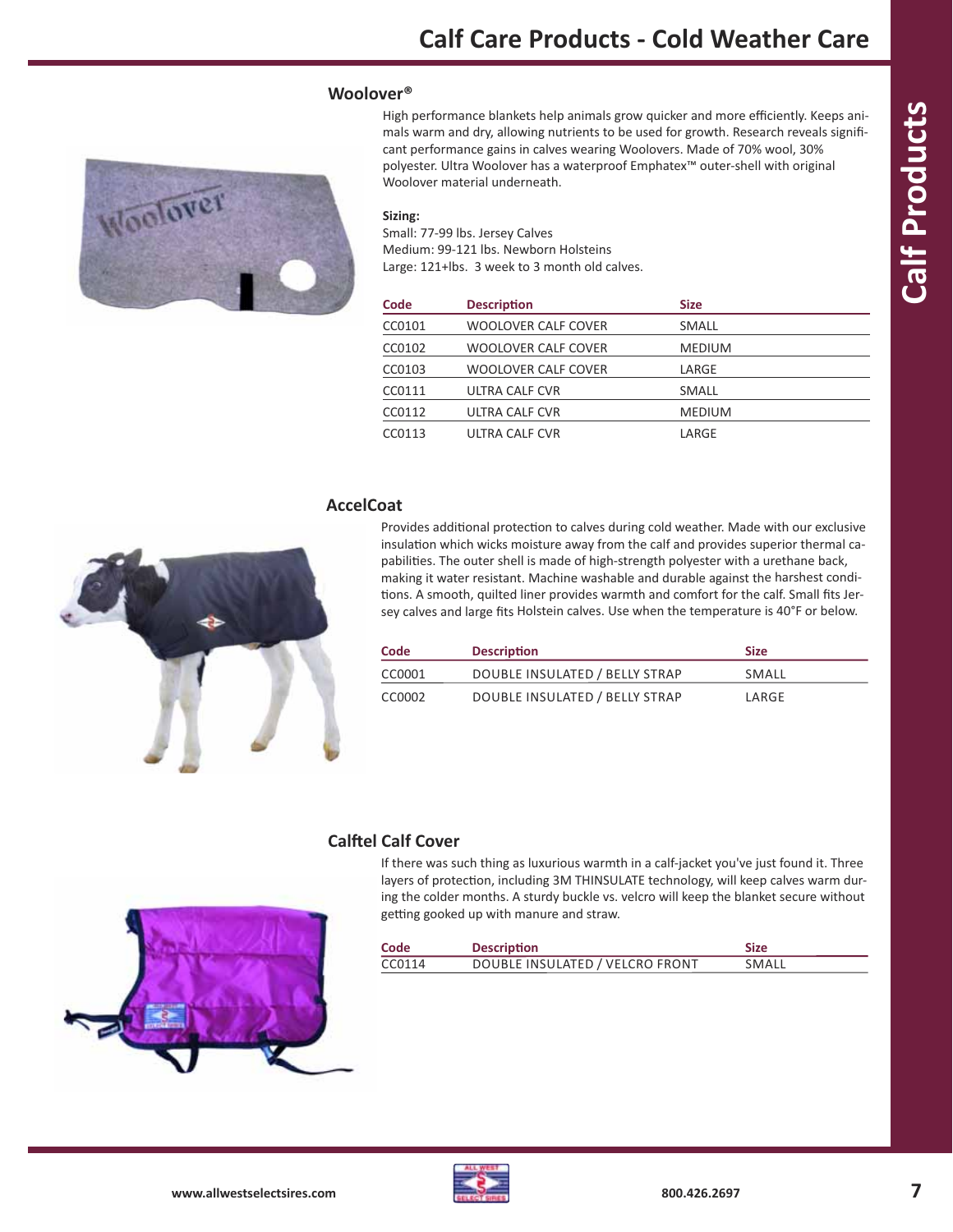#### **Cow Products - Nutrition**



#### **Select DTX™**

Proven effective in neutralizing damaging effects of mold related challenges. Feed when ingredients are moldy, or mycotoxins are suspect; when symptoms of mycotoxicosis are present and when feed assays show the presence of multiple toxins or when one toxin in particular is high. Contains specific L-form Lactobacillus. More shelf-life stable than other products. Proprietary technology allows activation once consumed. Use when symptoms are present and feed assays show problems. Common signs are loose manure, low feed consumption, reduced milk production, and poor reproduction, including weak heats, cystic cows and abortions.

#### **Dosage**:

Feed ½ once/head/day. Mix into TMR or protein and mineral mix.

| Code   | <b>Description</b> | <b>Size</b> |
|--------|--------------------|-------------|
| DX9097 | RFG DTX FFFD-      | 50 LB BOX   |
| CX1025 | DTX CONCENTRATE-   | 50 LB BAGS  |



#### **Select BioCycle Plus™**

The most often chosen product, offering the benefits of both DTX and BioCycle in one convenient, less costly package. Producers feeding BioCycle Plus reported reduced SCC, improved reproductive performance, increased digestive capacity and improved general health. More shelf-life stable than other products. Proprietary technology allows activation once consumed. Use when metabolic diseases and toxin challenges are present.

#### **Dosage:**

Feed ½ once/head/day. Mix into TMR or protein and mineral mix.

| Code   | <b>Description</b>     | <b>Size</b> |
|--------|------------------------|-------------|
| BC9095 | <b>BIOCYCLE PLUS</b>   | 50LB        |
| CP9099 | BIOCYCLE PLUS CONC     | 50LB BAGS   |
| CP9199 | ORG-BIOCYCLE PLUS CONC | 50LB BAG    |



#### **Select BioCycle™**

Aids in boosting immune function, digestion and fights environmental challenges. Producers report increased estrus expression and improved feed intake. Contains two types of L-form Lactobacillus, two sources of yeast, four digestive enzymes, microbial sugars and specialized proteins. Recommended when performance improvements are needed in reproduction, and overall herd health. Not appropriate when mold-related challenges are the major problem.

#### **Dosage:**

Feed ½ once/head/day. Mix into TMR or protein and mineral mix.

| Code   | <b>Description</b> | <b>Size</b> |
|--------|--------------------|-------------|
| BC9091 | REG BIOCYCLE       | 50LB        |
| CB9051 | BIOCYCLE 5G CONC   | 50LB        |

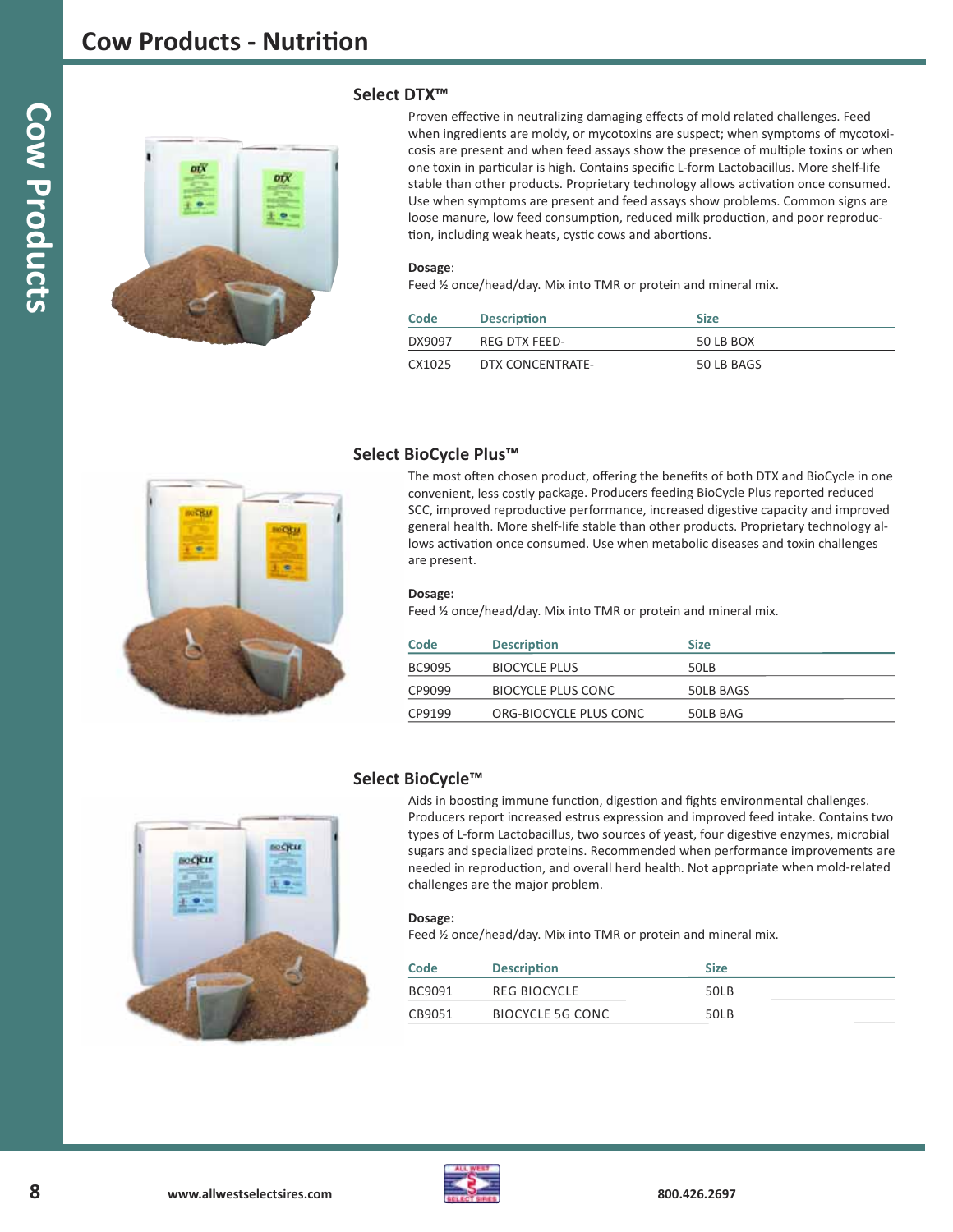#### **Bovine Accellyte II**

A specialized electrolyte for periods of stress, rehydration and prehydration. Contains electrolytes to replace those lost during stress, energy to provide an added boost when needed most, minerals needed to compensate for deficiencies from reduced feed intakes and vitamins necessary for life. Can be used as a drench, added directly into stock tanks or individual water feedings. It can also be dry-mixed into feeds for group or herd application. Use in periods leading up to heat stress and through high heat indexes.

#### **Dosage:**

Feed one ounce per cow per day for single application. Feed 6 pounds per 100 cows per day for herd application.

| Code   | <b>Description</b>         | <b>Size</b>              |
|--------|----------------------------|--------------------------|
| AC0010 | <b>BOVINE ACCELLYTE II</b> | 10 LB. PAIL / 4 PER CASE |
| AC0025 | BOVINE ACCELIYTE II        | 25 LB. BAG / 2 PER CASE  |

#### **Tri-Start Bolus**

An encapsulated, highly concentrated source of rumen-specific microbes in bolus form. Each capsule has a guaranteed viable count of 100 billion colony forming units (CFU). Tri-Start enhances the rumen environment to improve digestive performance and repopulate rumen microflora after periods of stress. Contains lactic acid bacteria, live cell yeast and fungal extracts. Use when cows are entering and leaving the sick pen.

#### **Dosage:**

1 capsule at periods of change (weather, feed, day of calving, day after calving, shipping, following vaccinations).

| Code   | <b>Description</b> | <b>Size</b>                |
|--------|--------------------|----------------------------|
| TS0025 | TRI-START BOLUS    | 25 COUNT JAR / 12 PER CASE |
| TS0100 | TRI-START BOLUS    | 100 COUNT BOX / 5 PER CASE |



#### **Tri-Mic 1:50**

Improve feed intake and feed utilization for maximum production and reproductive performance. Uses patented methods of stabilization and packaging to ensure live, viable and fast-acting microbes for maximum performance.

#### **Dosage:**

Use as top dress or mix into TMR. 1 pound per 50 head.

| Code   | <b>Description</b> | <b>Size</b>             |
|--------|--------------------|-------------------------|
| TM0004 | TRI-MIC 1:50       | 4 LB. BAG / 8 PER CASE  |
| TM0020 | TRI-MIC 1:50       | 20 LB. BAG / 2 PER CASE |



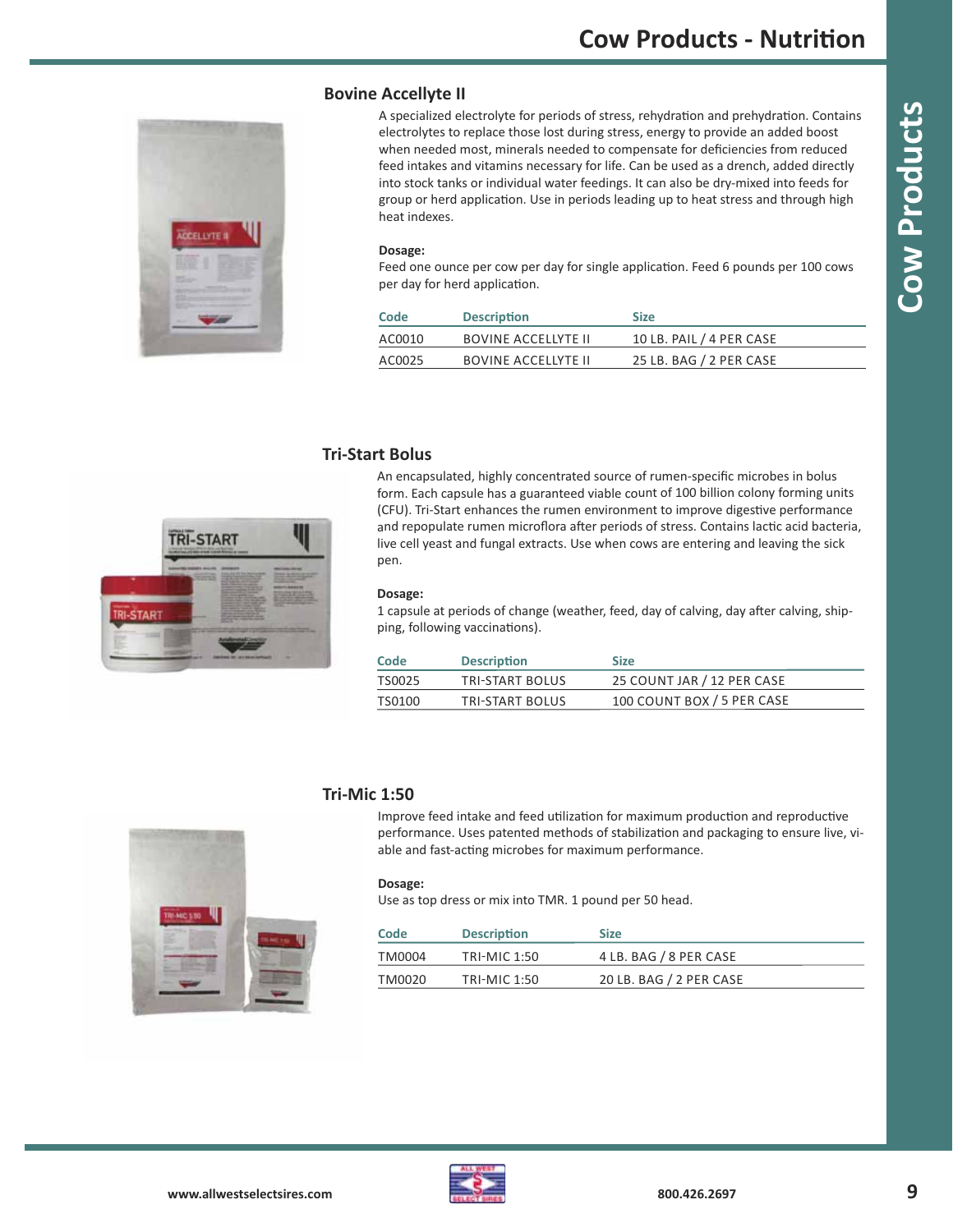

#### **Freshen Up**

Fresh cow protocol to be administered immediately after calving to reduce the incidence of milk fever, retained placenta and ketosis. Contains a proactive combination of multiple sources of calcium, electrolytes and energy. Unlike other products, Freshen Up contains palatable ingredients so it can be used as a drench or offered free choice. Contains four different sources of Calcium to give fresh cows the boost they need right away, as well as a timed-release of Calcium. Use during the transition period or during the days surrounding calving.

#### **Dosage**:

Mix 1 pound with 5 gallons of lukewarm water. Offer solution as first water after calving.

| Code   | <b>Description</b> | <b>Size</b>              |
|--------|--------------------|--------------------------|
| FU0010 | <b>FRESHEN UP</b>  | 10 LB. PAIL / 4 PER CASE |
| FU0035 | <b>FRESHEN UP</b>  | 35 LB. PAIL              |

#### **BioFresh® Bolus**

Gets fresh cows on feed faster reducing potential metabolic disorders and DAs. Proven effective in reducing SCC by boosting immune function of cows affected with environmental challenges. 8x dose of BioCycle with added vitamins and minerals. Ideal for fresh cows, supplies critical vitamins and minerals.



One bolus per day for three consecutive days.

| Code   | <b>Description</b>    | <b>Size</b>                |
|--------|-----------------------|----------------------------|
| BF1011 | <b>BIOFRESH BOLUS</b> | 50 COUNT JAR / 6 PER CASE  |
| BF1012 | <b>BIOFRESH BOLUS</b> | 400 DOSE PAIL / 2 PER CASE |



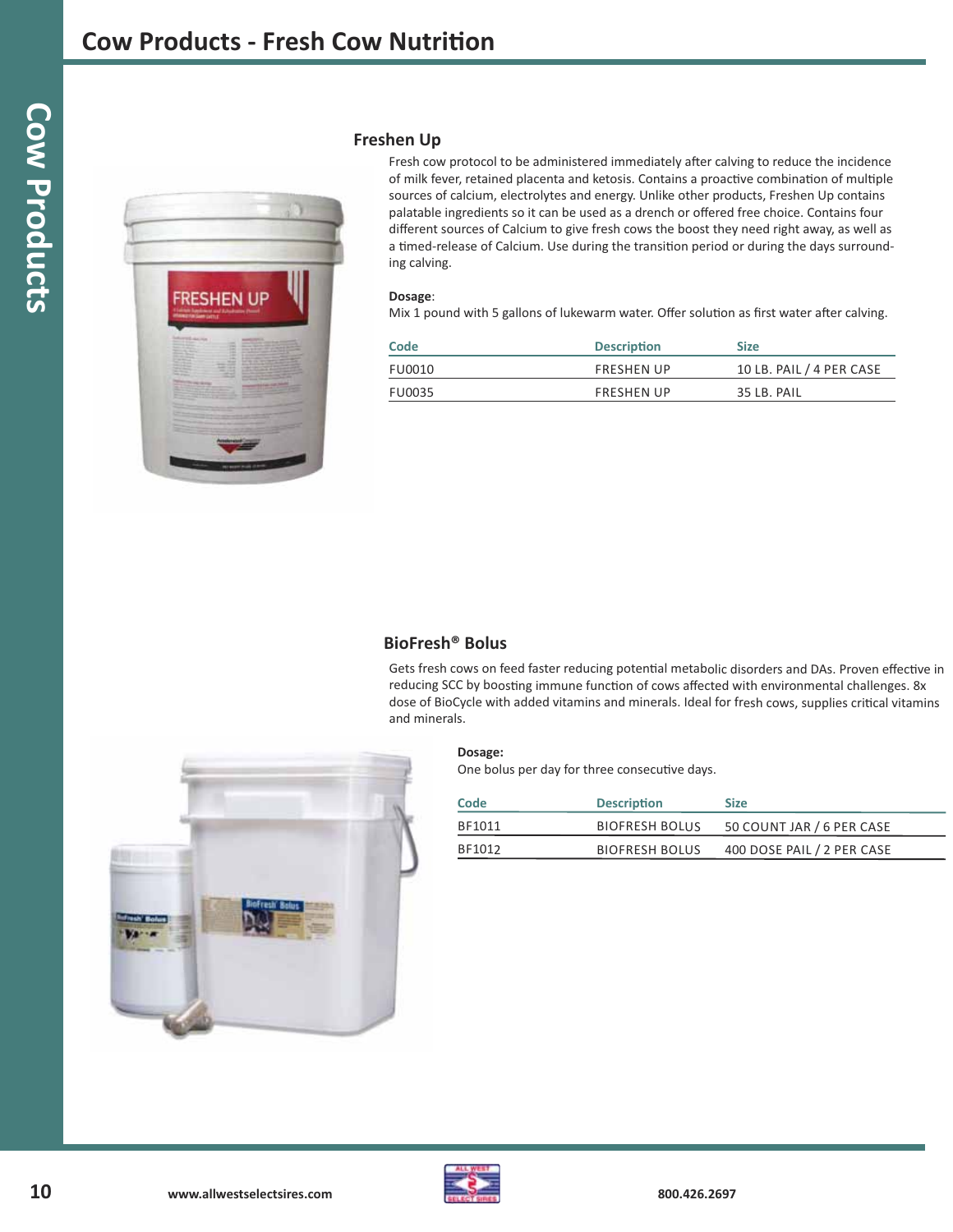

#### **Vink Hiplift**

Helps save cows that can't stand. With proper use it will not cause bruising around the hipbone and is easily adjusted.

| Code    | <b>Description</b>      |
|---------|-------------------------|
| HI 1000 | <b>COMPLETE COWLIFT</b> |



# ドイエ kira <mark>Oterine Flas</mark>h

#### **Vink Calfpuller**

Makes difficult deliveries easy. Double action puller with unique rump frame encircles the rear of the cow making it impossible for the frame to slip away. Constructed of stainless steel to ensure long, trouble-free service.

| Code   | <b>Description</b>   |
|--------|----------------------|
| CP1000 | COMPLETE CALE PULLER |



Intra Uterine Flush - use in a prophylactic program. Has a prolonged residual effect, requires no rinsing. Will not irritate the uterine lining, no milk withdrawal, nontoxic, food

safe, hypoallergenic, and non-corrosive. All-natural of organic origin.

#### **Dosage:**

Treats approx. 75 cows

| Code   | <b>Description</b>           | <b>Size</b> |
|--------|------------------------------|-------------|
| UC0500 | UTRESEPT INTRA UTERINE FLUSH | 500 ML      |

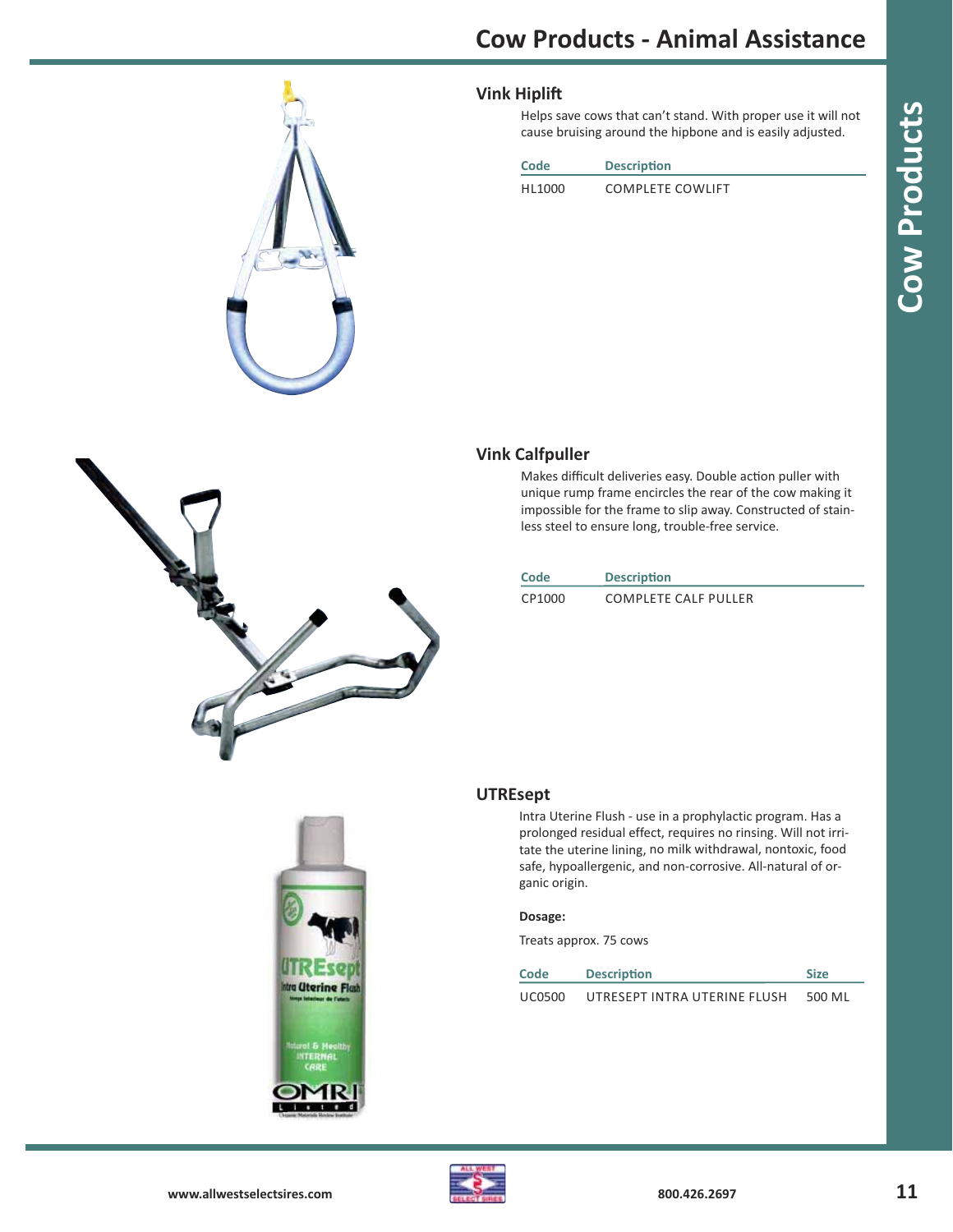

#### **4XLA®**

Designed as a pre and post dip with excellent teat-conditioning power. 4XLA is the ideal dip if you want the killing power of UDDERgold 5-Star (15-20 seconds) but don't need the barrier. Proven effective against environmental and contagious organisms, including Staph aureus. Replenishes the cow's natural defenses for fighting mastitis. Very effective against hyperkeratosis.

| Code | <b>Description</b>                   | <b>Size</b>    |
|------|--------------------------------------|----------------|
|      | XA1501/XA1502 4XLA PRE/POST TEAT DIP | 15GALLON SET   |
|      | XA5501/XA5502 4XLA PRE/POST TEAT DIP | 55 GALLON SET  |
|      | XA3041/XA3042 4XLA PRE/POST TEAT DIP | 304 GALLON SET |



#### **UDDERgold® 5-Star**

Barrier film, improves environmental mastitis protection. Controls a broad spectrum of bacteria including Mycoplasma species. Glycerin and emollient polymers help improve skin health.

| Code | <b>Description</b>             | <b>Size</b>   |
|------|--------------------------------|---------------|
|      | FS1501/FS1502 BARRIER POST DIP | 15GALLON SET  |
|      | FS5501/FS5502 BARRIER POST DIP | 55 GALLON SET |

#### **Aztec Gold™**



Increased mastitis protection. Offers long-lasting color marking, up to 5 hours. Thicker viscosity dip clings to teats longer, exposing them to the extended killing power.

| Code          | <b>Description</b>  | <b>Size</b>   |
|---------------|---------------------|---------------|
| AZ5501/AZ5502 | <b>PRE/POST DIP</b> | 55 GALLON SET |

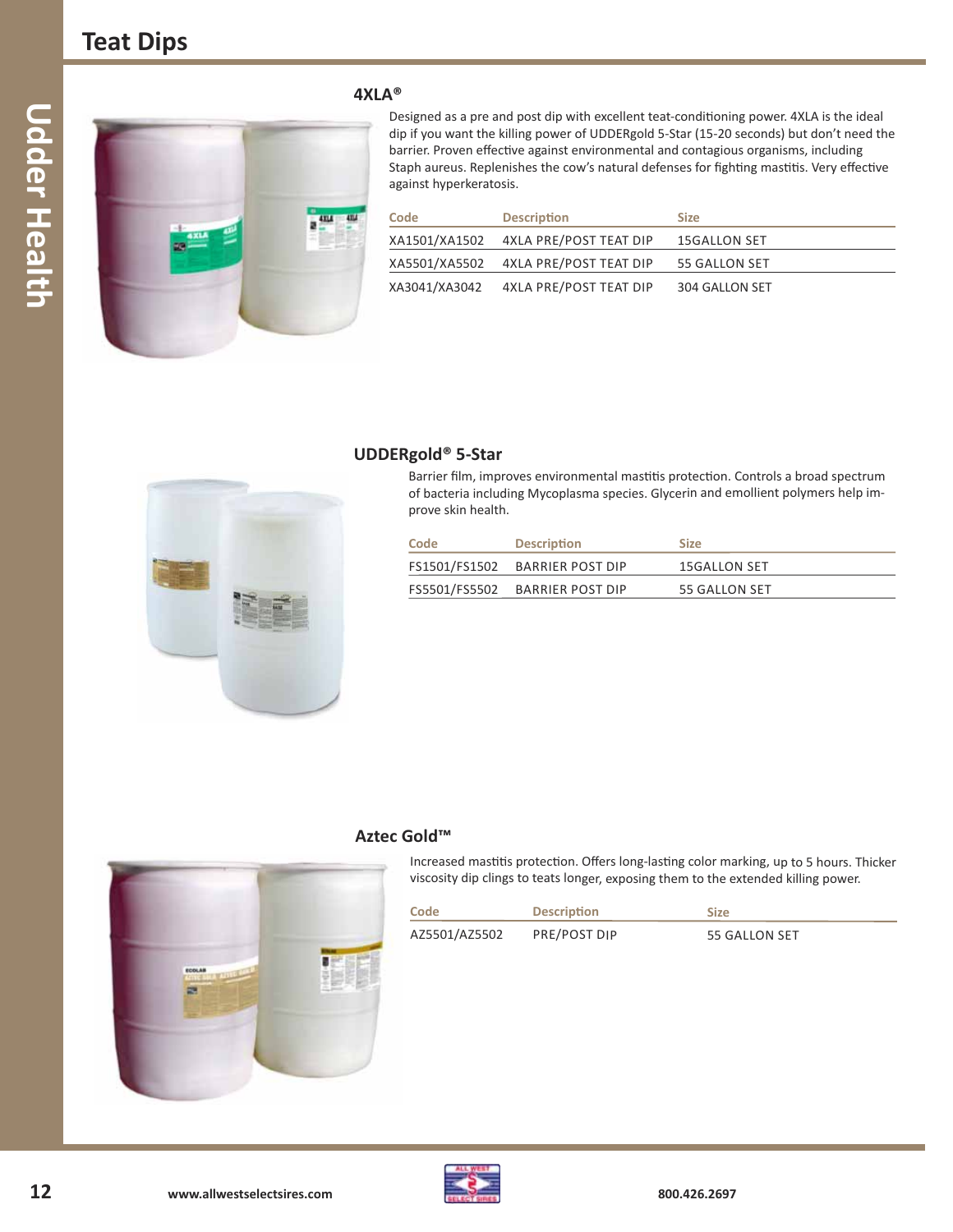**EfferCep** EfferCept An alternative to Iodine that is cost effective at any milk price. This tablet contains all the great properties of EfferCept and SoftGuard in one tablet. Proven effective as a pre/post dip or spray. Kills 99.99% of E. Coli, Staph aureus and other mastitis-causing organisms on contact. Conditions, soothes and protects udders and teats. NPE free. Mix two tablets to one gallon of water.

| Code   | <b>Description</b> | <b>Size</b>   |
|--------|--------------------|---------------|
| FF0110 | MAKES 55 GALLONS   | 110 COUNT JAR |
| EF0550 | MAKES 275 GALLONS  | 550 COUNT JAR |

#### **EfferCept®**

Economical pre/post dip. Maximizes killing power while eliminating corrosive effects found in iodine-based products. Pill form mixes with water to be a spray or wash predip. Mix four tablets to one gallon of water.

| Code   | <b>Description</b>      | Size                   |
|--------|-------------------------|------------------------|
| FF0220 | <b>MAKES 55 GALLONS</b> | 220 TABLETS            |
| EF3400 | MAKES 385 GALLONS       | 20 LB. (1,540 TABLETS) |



#### **UDDERgold® Dry**

**Dry Cow Teat Sealant** This teat sealant provides a physical barrier that aids in the prevention of mastitis in dry cows. UDDERgold**®** Dry sanitizes with ethyl alcohol (53% w/w) and the anti microbial Triclosan (0.1%), then dries in 2 minutes into a persistent coating that remains on the teat surface 3-7 days

**Dosage:** Treats approx. 75 cows

| Code   | <b>Description</b>          | Size    |
|--------|-----------------------------|---------|
| UD0032 | UDDERGOLD® DRY TEAT SEALANT | 1 QUART |



#### **Uddermint®**

Improves overall udder health by reducing udder edema. All-natural, antibiotic free, peppermint oil based liniment. Dairy producers report improvements in udder quality and pliability within 12 to 24 hours. For use after freshening, or apply to quarters on cows that show signs of mastitis.

| Code          | <b>Description</b>       | <b>Size</b>       |
|---------------|--------------------------|-------------------|
| UM0101        | <b>UDDERMINT - GREEN</b> | 500ML - 25 / CASE |
| UM0103        | UDDERMINT - WHITE        | 500ML - 25 / CASE |
| <b>UM0105</b> | <b>UDDERMINT - GREEN</b> | $2.5L - 6 / CASE$ |
| <b>UM0108</b> | <b>UDDERMINT - WHITE</b> | $2.5L - 6 / CASE$ |
| <b>UM0107</b> | <b>DISPENSER</b>         | 2.5L NIPPLE       |

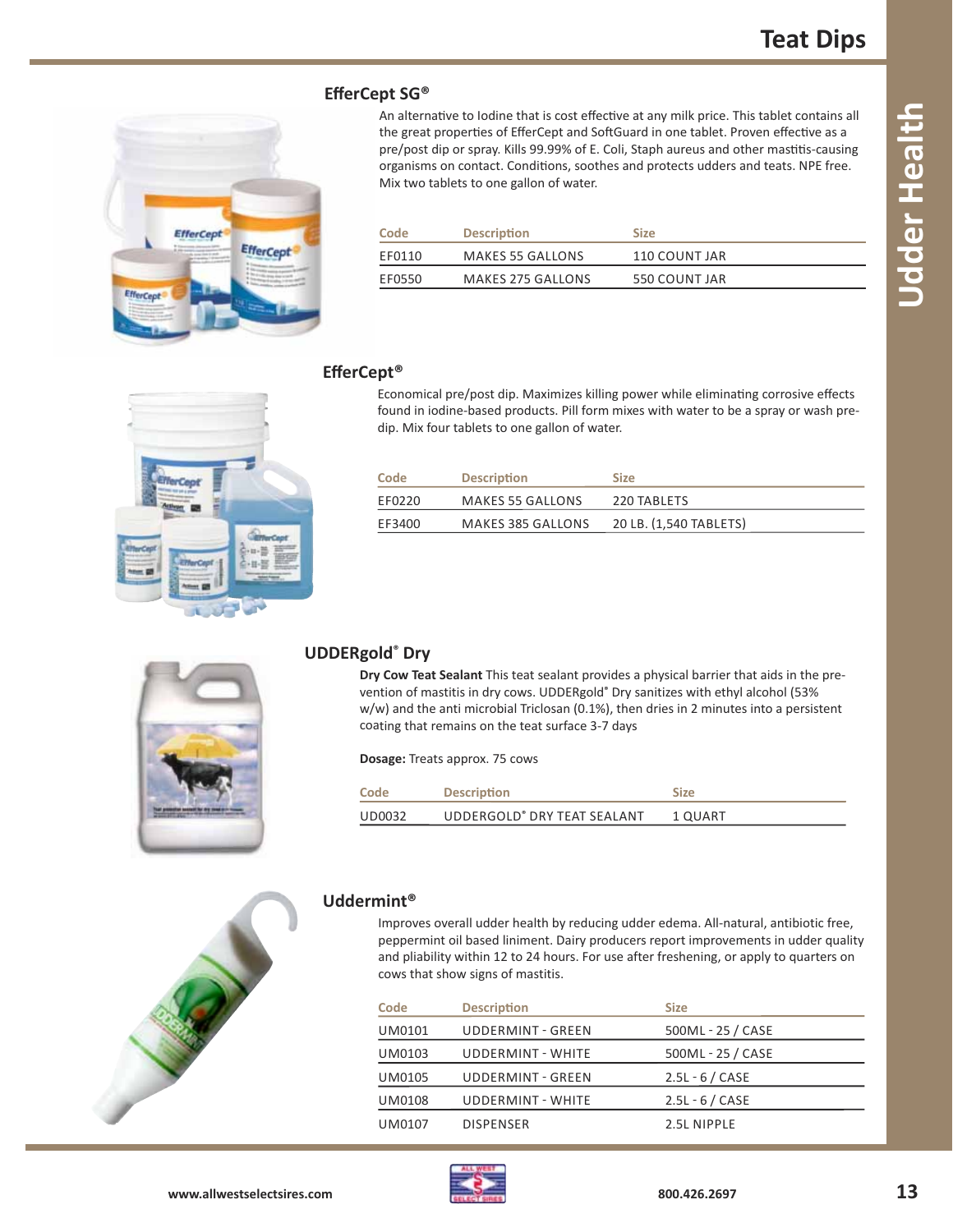

#### **Estrotect™**

No more messy glue. Scratches off exposing brilliant color when cows are mounted. Additional mountings result in increased color exposure. Simple and easy to use. Use when setting cows up for ovsych or after breeding to track heat cycles. The precisiondesigned Breeding Bullseye takes the guess work out of your breeding program. When the Bullseye, or equivalent amount, is rubbed off it's time to breed!

#### **Color Options:**

Orange, Lime Green, Fushia, Blue, Yellow

| Code   | <b>Description</b> | <b>Size</b> |
|--------|--------------------|-------------|
| EA0050 | <b>ESTROTECT™</b>  | 50 PER PACK |

#### **Kamar® HeatMount™ Detectors**

Advanced heat detection aid that helps identify standing heat occurring between visual observations. Apply with adhesive over sacrum of cow. Detector turns red when activated by mounting activities in the herd.

| Code   | <b>Description</b> | <b>Size</b>                           |
|--------|--------------------|---------------------------------------|
| KM8210 | KAMAR PATCH        | INDIVIDUAL OR 100 / BOX WITH ADHESIVE |



#### **Detect-Her™ Tailpaint**

Rubs off with several mounts. Has BITTERGUARD® to deter licking. Water soluble for easy clean-up and will not stain hands. Available in wipe-on or aerosol.



| Code   | <b>Description</b> | Color                     |  |
|--------|--------------------|---------------------------|--|
| TP1100 | Aerosol            | Fluorescent Green         |  |
| TP1300 | Aerosol            | <b>Fluorescent Orange</b> |  |
| TP1000 | Aerosol            | <b>Fluorescent Pink</b>   |  |
| TP1200 | Aerosol            | <b>Fluorescent Blue</b>   |  |
| TP1400 | Aerosol            | Fluorescent Yellow        |  |

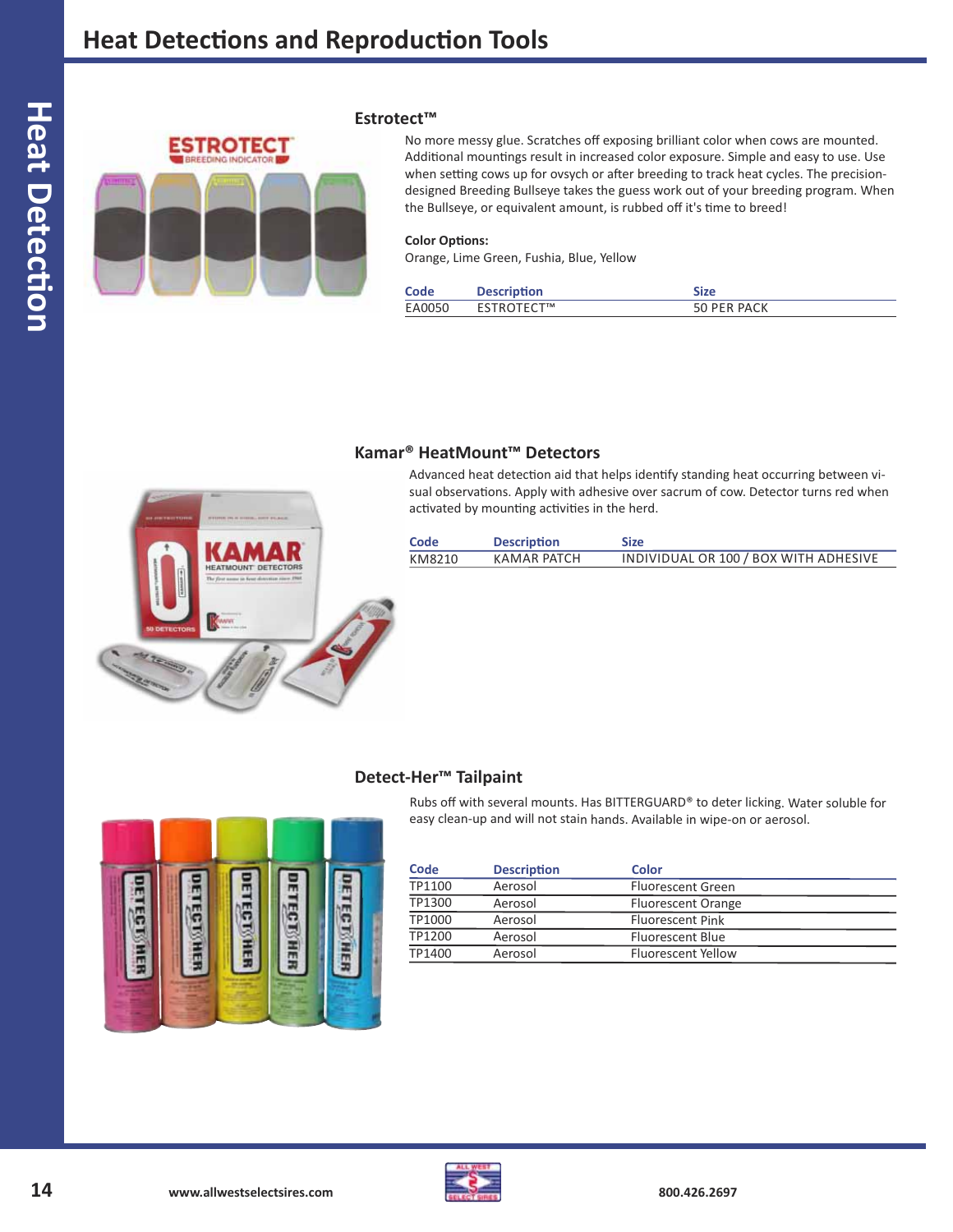**Reproduction Tools**

**Reproduction Tools** 

#### **Eazi-Breed™ CIDR®**

쌈쌈

Produces tighter estrous synchronization, which means more animals in heat in a tighter insemination window. The insert is easily administered into the vagina, continuously releasing progesterone, allowing breeding programs to start at any stage of the estrous cycle.

| Code   | <b>Description</b> | Size         |
|--------|--------------------|--------------|
| CR1274 | CIDR.              | 10 / PACKAGE |
| CR1275 | CA CIDR'S          | 10 / PACKAGE |
| CR1285 | <b>APPLICATOR</b>  | INDIVIDUAL   |

#### **Breeding Sheaths**

| Code   | <b>Description</b>                |
|--------|-----------------------------------|
| CS8450 | <b>CONT SHEATHS- FLARED</b>       |
| CS8446 | <b>CONT SHEATH-PKG</b>            |
| CS8350 | CONT SHEATH-PKG GREEN PUSHED      |
| CS8355 | CONT SHEATH NON PUSHED GREEN      |
| CS8360 | CONT SHEATH-PKG BLUE PUSHED       |
| ET8100 | <b>BLUE ET SHEATH METAL TIP</b>   |
| ET8200 | <b>BLUE ET SHEATH PLASTIC TIP</b> |
| FS8343 | CONTINENTAL FRENCH SHEATH SPLIT   |
|        |                                   |





#### **Insemination Guns**

| Code   | <b>Description</b>                                              |
|--------|-----------------------------------------------------------------|
| SG8130 | AI GUN STAINLESS 1/2 CC (uses Green sheath)                     |
| SG8131 | AI GUN STAINLESS 1/4 CC (uses Green sheath)                     |
| SG8132 | IMV KOMBICOLOR 1/2 - 1/4 CC GUN (uses Blue sheath)              |
| SG8134 | AI GUN STAINLESS CONTINENTAL 2-MATE (uses Green or Blue sheath) |
| SP8131 | 1/4CC PLUNGER FOR AI GUN                                        |
| SP8132 | 1/2 CC PLUNGER                                                  |

#### **Straw Handling Supplies**



|        | . .                                  |
|--------|--------------------------------------|
| Code   | <b>Description</b>                   |
| CC8185 | <b>CITO STRAWCUTTER</b>              |
| TW8170 | <b>TWEEZERS</b>                      |
| TW8171 | <b>TWEEZERS TECH STAINLESS STEEL</b> |
| SC8180 | <b>SCISSORS</b>                      |
|        |                                      |

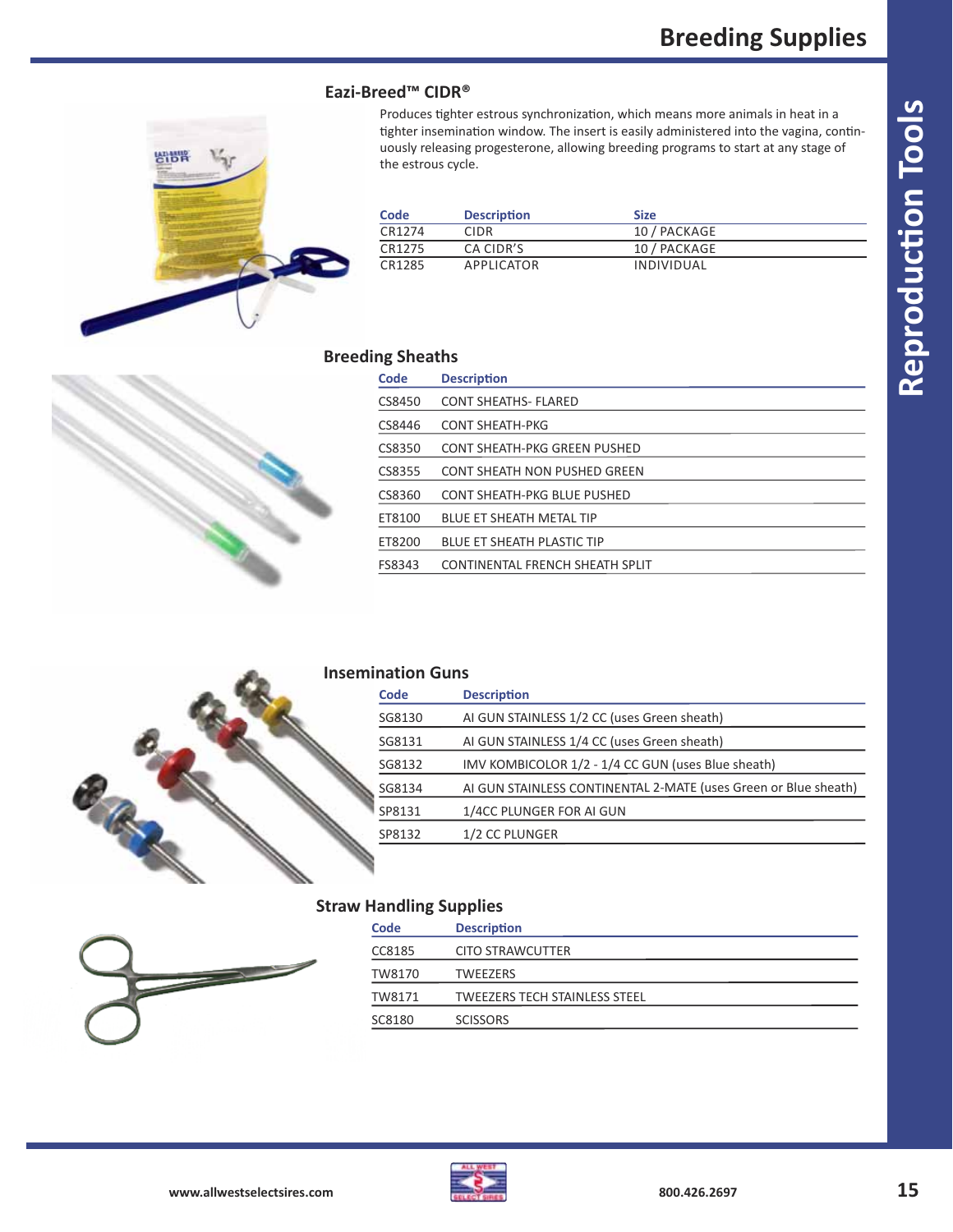#### **Breeding Supplies**



#### Safe-Lube

A Non-spermicidal highly viscous gel like formula uses the latest in chemical technology to make palpation easy. It is water soluble, stainless, colorless and odorless with bacteriostatic properties. Can also be used for vaginal exams, vaginal implants, catheters and stomach tubes. An excellent aid when assisting with birth.

| Code   | <b>Description</b>  |
|--------|---------------------|
| AI0001 | AI LUBE-1GAL        |
| LP8191 | PUMP FOR 1 GAL LUBE |

#### **Breeding Kit**

Plastic breeding box to hold all your breeding supplies. Comes with a Cito straw cutter and tweezers.



| Code   | <b>Description</b>  |
|--------|---------------------|
| AK8142 | AI KIT CITO PLASTIC |



#### **Breeding Gloves**

| <b>Description</b>                    |
|---------------------------------------|
| <b>CONT VET GLOVE-BLUE</b>            |
| <b>CONT VET SUPER-SENSITIVE</b>       |
| CONT VET GLOVE-CLEAR                  |
| <b>CONT VET GLOVE-PURPLE</b>          |
| <b>CONT VET GLOVE SUPER SENSITIVE</b> |
|                                       |



#### **Breeding Extras**

| Code | <b>Description</b>                   |
|------|--------------------------------------|
|      | TG8702 TANK GUARD SHIPPING CARTON    |
|      | TM8160 THERMOMETER-DIAL              |
|      | TM8161 THERMOMETER-CARD              |
|      | ST8151 SHADED THERMOS                |
|      | <b>SB8575 PLASTIC SQUEEZE BOTTLE</b> |

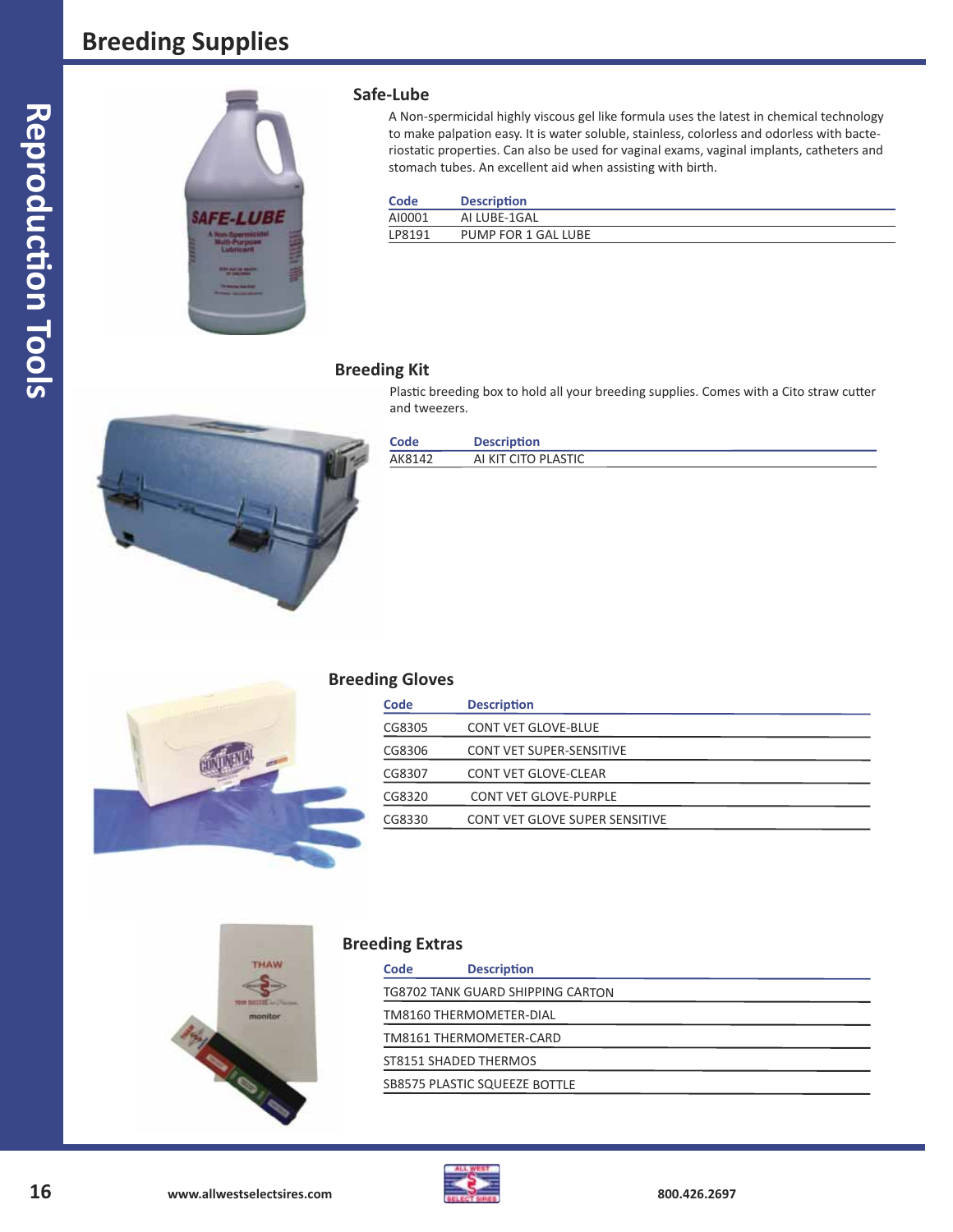**Reproduction Tools**

**Reproduction Tools** 

#### **AI Gun Warmer**



Heated, temperature controlled carrying case keeps guns at correct temperature. Includes: 12V rechargeable battery, belt/shoulder strap, 100V AC wall adaptor, 12V DC auto adaptor, spare liner. Oneyear warranty.

| Code   | <b>Description</b>        |
|--------|---------------------------|
| GW0001 | <b>GUN WARMER</b>         |
| GB0001 | <b>GUN WARMER BATTERY</b> |
| GC0001 | <b>GUN WARMER CHARGER</b> |
| GW0002 | LINER FOR GUN WARMER      |
|        |                           |

#### **Cito Thaw Box**



#### A proven thaw unit for properly thawing semen. A sensitive and accurate thermostatic control ensures a constant temperature range of 95° - 98° F. Indicator light shows when the unit is ready to use, and when it is maintaining the water bath at the proper temperature. Includes AC adaptor and DC adaptor.

| Code              | <b>Description</b>       | <b>Size</b> |  |
|-------------------|--------------------------|-------------|--|
|                   | CI8157 CITO THAW 12-120V |             |  |
|                   | CL0001 CITO LID COMBO    |             |  |
| CL8157 CITO LINER |                          |             |  |
|                   | TC8154 THAW BOX CORD     |             |  |
|                   |                          |             |  |

#### **Nitrogen Tanks**



#### **Code Description**

**MVE XC 20 Signature** 6 Canisters, Holds 660 1/2 cc Straws, 20 Week Hold Time 62 lbs Full, 2 Year Warranty on Vacuum, 2 <sup> $\gamma$ </sup>4 Inch Neck

#### **MVE-XC34/18 Tank**

6 Canisters, Holds 2,100 <sup>1</sup>/2 cc Straws, 16 Week Hold Time 96 lbs Full, 2 Year Warranty on Vacuum, 3  $\frac{1}{2}$  Inch Neck

*Call for more Tank Options*

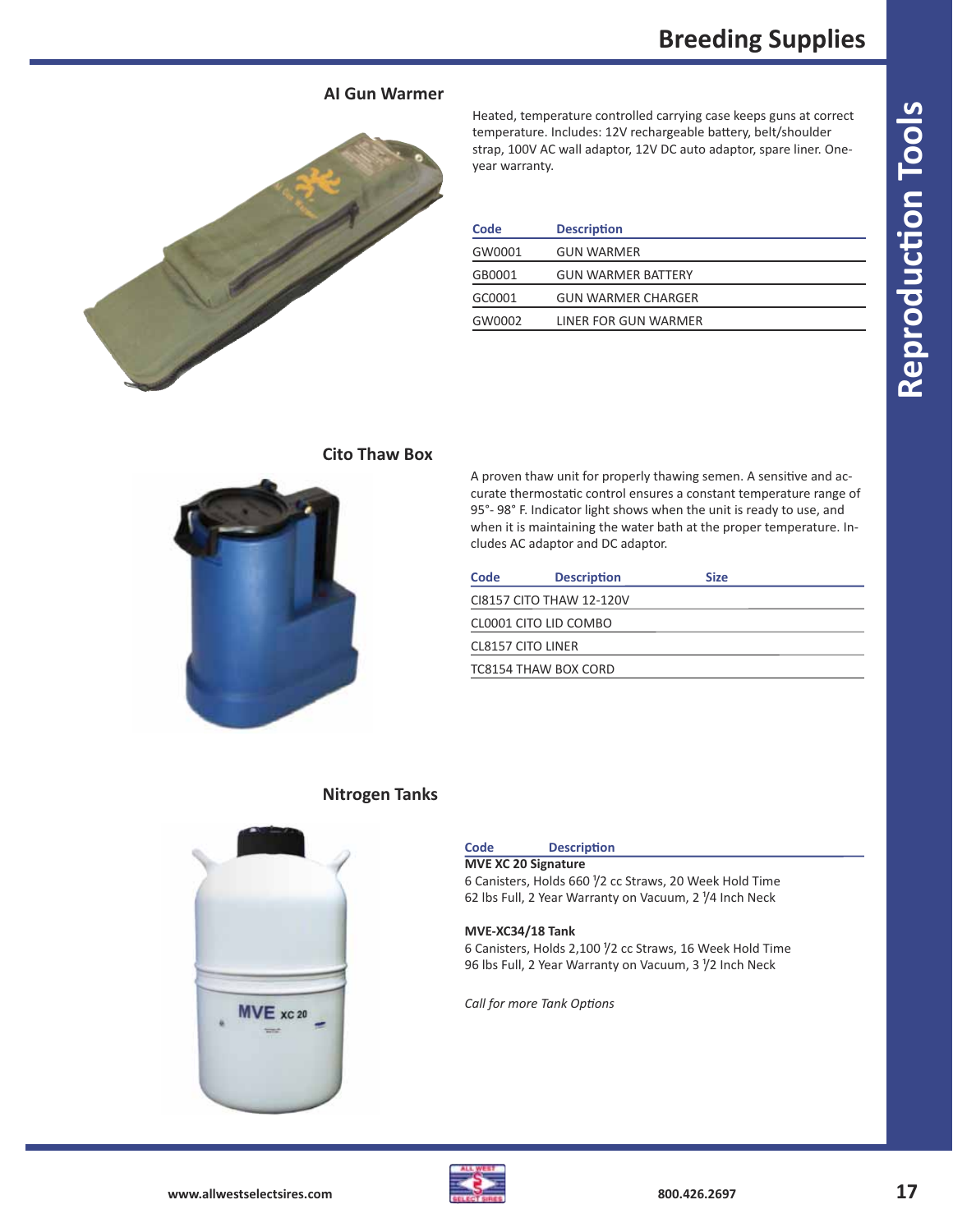#### **CowManager System**



**The CowManager® system is a continuous three−in−one heat, health and rumination herd monitoring system. All measurements are taken by a computer microchip that is combined with the cow's ear tag making it different from any other system on the market. The system includes three modules that measure health, fertility and feeding by constantly monitoring temperature, activity, rumination and eating time. This system is unique because it:** 



- **Uses revolutionary ear tag technology.**
- **Is an easy system to install. Just plug and play.**
- **Monitors activity, eating time, rumination and temperature.**
- **Is the first system to make finding cows on the alert list easy.**
- Has a multi-view option that allows consultants to review data to help troubleshoot potential issues.



#### **Fertility (Heat Detection):**

Use the Fertility module for reliable heat detection. Not only does it provide information on the optimal time for insemination, but it also provides insights into the cows cycle giving you all of the information you need to make a pregnancy. The CowManager system is here to help you: lower insemination costs, increase pregnancy rates, ensure the optimal age at calving and shorten intervals between calving.

#### **Heath (Sickness):**

Providing early and reliable detection of cow ailments can be a large cost savings. Early detection means there are less health issues, reduced use of antibiotics, decreased production loss and lower labor costs. The CowManager® system can alert you to possible ailments including: mastitis, E. Coli, uterine infections, hardware disease, displaced abomasums and diarrhea. By providing insight into substandard cow behavior and ear temperature, the CowManager system is also an exceptional tool to monitor the recovery of sick cows.

#### **Nutrition (Rumination and Eating):**

The nutrition module provides a reliable measurement of the number of minutes each cow spends eating, grazing and ruminating. By providing insight into the eating behavior of individual cows, management groups and the entire herd, CowManager gives you the perfect assessment of the right ration for your herd, and is an excellent tool to monitor cows in the transition period. The Nutrition module provides you and your feed analyst with actual information that is directly tied to feed efficiency, allowing for rations that can provide more milk per cow.

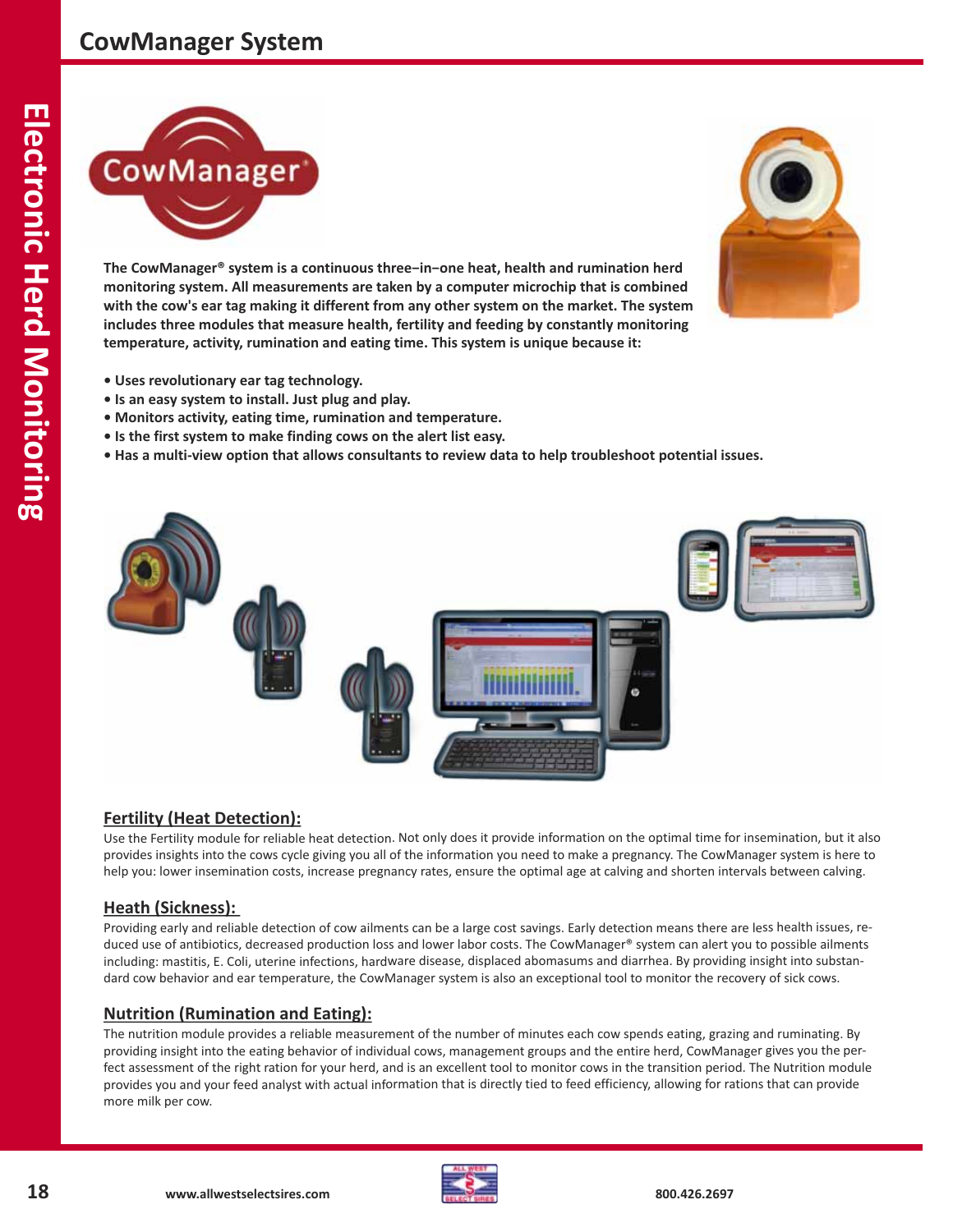## **Our Commitment: Our Commitment:**

Just driving on to a farm and providing a highly fertile unit of semen is not doing all we can to get cows pregnant.

The Herd Management Products we offer meet a strict set of guidelines. These products need to help producers maintain healthier cattle, get cattle bred and help customers be more profitable to ultimately enhance our member/owner's success through genetics. Healthy cows breed back and getting cows pregnant is the goal of our A.I. cooperative. Highly fertile semen, healthy cycling cows and proper timing of A.I. all add up to superior conception rates and satisfied, profitable customers.

This is why we have partnered with trusted names in the animal health industry to bring you a wide range of products including calf care, cow care, udder health, heat detection and reproduction, electronic herd monitoring and more. All West/Select Sires is your partner in bovine reproduction and we are committed to offering you the products you need to be successful.

*Contact your local All West/Select Sires Representative today to order your products!* 





P.O. Box 507, Burlington, WA 98233 • 1-800-426-2697<br>P.O. Box 1803, Turlock CA 95381  $\text{contact@allowes}$  contact@allwestselectsires.com ww

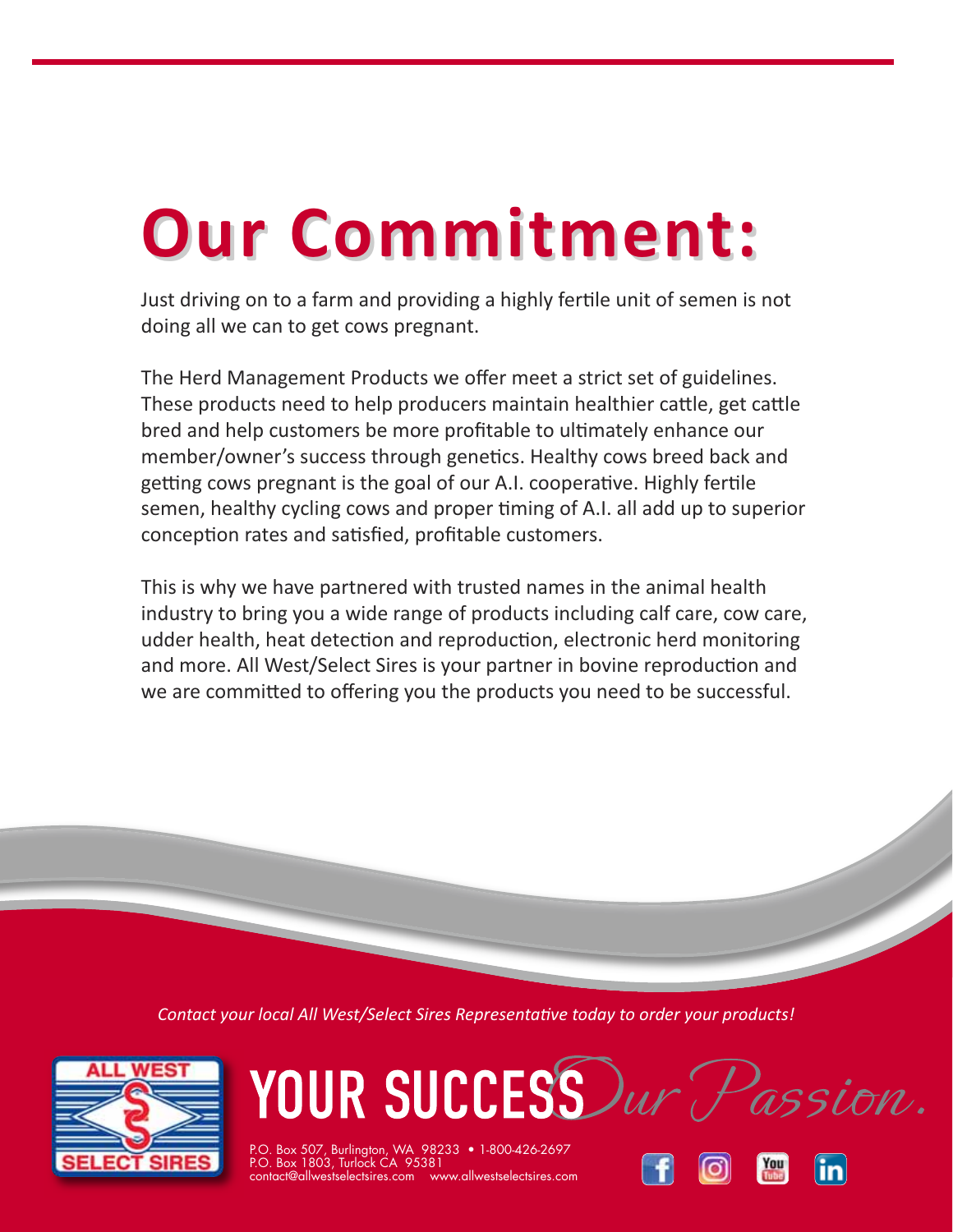# Supply Pricelist  **Supply Pricelist**

#### **Calf Products**

| CG1005              | COVERT CALF GEL DAY ONE-60CC TUBE   | \$16.50  | <b>Cold Weather Care</b> |                                      |          |
|---------------------|-------------------------------------|----------|--------------------------|--------------------------------------|----------|
| CR3525              | CONVERT 200D RANCH PACK             | \$103.00 | CC0101                   | WOOLOVER CALF COVER-SMALL            | \$40.00  |
| CR3500              | CONVERT 1000D RANCH PACK            | \$463.00 | CC0102                   | WOOLOVER CALF COVER-MEDIUM           | \$40.00  |
| CB1006              | CONVERT BOLUS/40CT                  | \$181.00 | CC0103                   | WOOLOVER CALF COVER-LARGE            | \$40.00  |
| CB1007              | CONVERT DAY ONE CALF BOLUS 10 COUNT | \$51.00  | CC0111                   | ULTRA CALF CVR-SMALL                 | \$55.00  |
| SC9300              | <b>BIO CYCLE SHOWCASE</b>           | \$163.00 | CC0112                   | ULTRA CALF CVR-MEDIUM                | \$55.00  |
| FD0020              | FIRST DAY CR PAIL 20LB              | \$615.00 | CC0113                   | ULTRA CALF CVR-LARGE                 | \$55.00  |
| FD0021              | FIRST DAY CR DLX PAIL 20LB          | \$735.00 | CC0001                   | CALFCOAT SML SGLE INSUL VELCRO FRONT | \$36.00  |
| FD0200              | FIRST DAY CS 200GR                  | \$16.00  | CC0002                   | CALFCOAT LG SGLE INSUL VELCRO FRONT  | \$38.00  |
| FD0500              | FIRST DAY CR 500GR                  | \$43.75  | CC0003                   | CALFCOAT MED SGLE INSUL VELCRO FRONT | \$36.00  |
| TM0500              | TRI-MIC WD 500GR                    | \$21.25  | CC0114                   | CALFTEL CALF COVER - SMALL           | \$30.00  |
| TM5000              | TRI-MIC WD 5KG                      | \$178.50 | <b>Cow Products</b>      |                                      |          |
| TP0036              | TRI-PURIFY 36CT                     | \$84.00  | DX9097                   | REG DTX FEED-50LB                    | \$272.00 |
| TS0036              | TRI-START JR 36CT                   | \$45.50  | CX1025                   | DTX CONC-50LB BAGS                   | \$251.00 |
| AC0026              | CALF ACCELLYTE 25LB                 | \$157.00 | BC9095                   | <b>BIOCYCLE PLUS-50LB</b>            | \$360.00 |
| MD0032              | 32CC-PASTE PLUS                     | \$8.00   | CP9099                   | BIOCYCLE PLUS CONC-50LB BAGS         | \$408.00 |
| MD0300              | 300CC-PASTE PLUS                    | \$25.00  | CP9199                   | ORG-BIOCYCLE PLUS CONC-50LB BAGS     | \$430.00 |
| MD1000              | PASTE PLUS-DISPENSING GUN           | \$20.00  | BC9091                   | REG BIOCYCLE-50LB                    | \$219.00 |
| <b>Calf Housing</b> |                                     |          | CB9051                   | BIOCYCLE 5G CONC-50LB                | \$408.00 |
| CT-10023            | DIRECT ATTACH PAIL - BLACK          | \$10.00  | AC0010                   | <b>BOVINE ACCELLYTE II 10LB</b>      | \$46.00  |
| CT-10025            | DIRECT ATTACH PAIL - GREY           | \$10.00  | AC0025                   | <b>BOVINE ACCELLYTE II 25LB</b>      | \$75.00  |
| CT-6000             | CALF PEN SIDE 4.5'&2RODS            | \$90.00  | TS0025                   | TRI-START 25CT                       | \$46.00  |
| CT-6100             | CALF PEN SIDE 6'&2-RODS             | \$126.00 | TS0100                   | TRI-START 100CT                      | \$170.00 |
| CT-6105             | CALF PEN SIDE 7'&2-RODS             | \$129.00 | <b>TM0004</b>            | <b>TRI-MIC 1:50 4LB</b>              | \$29.50  |
| CT-6120             | <b>CALF PEN BACK VENTED</b>         | \$75.00  | TM0020                   | TRI-MIC 1:50 20LB                    | \$137.50 |
| CT-6125             | CALF PEN BACK AIRMAX                | \$75.00  | FU0010                   | FRESHEN UP 10LB                      | \$55.00  |
| CT-DL               | CALF HUTCH DELUXE II LEFT           | \$300.00 | <b>FU0035</b>            | FRESHEN UP 35LB                      | \$180.00 |
| CT-DLV              | CALF HUTCH DELUXE II LEFT W/VENTS   | \$300.00 | BF1026                   | 50 DOSE BIOFRESH PLUS SOLUBLE        | \$178.00 |
| CT-DR               | CALF HUTCH DELUXE II RIGHT          | \$300.00 | DR0001                   | <b>EZ DRENCHER</b>                   | \$17.95  |
| CT-ECO              | CALF-TEL ECO HUTCH                  | \$270.00 | BF1011                   | <b>BIOFRESH BOLUS-50CT</b>           | \$119.00 |
| CT-PL               | CALF HUTCH PRO II LEFT DOOR OFFSET  | \$300.00 | BF1012                   | <b>BIOFRESH BOLUS-400CT</b>          | \$819.00 |
| CT-XO               | CALF HUTCH XXL PRO                  | \$354.00 | <b>Animal Assistance</b> |                                      |          |
| AH105B1             | MULTIMAX UNIT/WOOD BASE KIT         | \$750.00 | HL1000                   | <b>VINK HIP LIFT</b>                 | \$240.00 |
|                     | AHMMXPEN ECONOMY FENCE              | \$682.50 | CP1000                   | VINK CALF PULLER-DOUBLE ACTION       | \$400.00 |
|                     |                                     |          |                          |                                      |          |

#### OOLOVER CALF COVER-SMALL \$40.00 OOLOVER CALF COVER-MEDIUM \$40.00 OOLOVER CALF COVER-LARGE \$40.00 LTRA CALF CVR-SMALL \$55.00 LTRA CALF CVR-MEDIUM \$55.00 LTRA CALF CVR-LARGE \$55.00 ALFCOAT SML SGLE INSUL VELCRO FRONT \$36.00 ALFCOAT LG SGLE INSUL VELCRO FRONT \$38.00

| CC0114                   | CALFTEL CALF COVER - SMALL          | \$30.00  |
|--------------------------|-------------------------------------|----------|
| <b>Cow Products</b>      |                                     |          |
| DX9097                   | <b>REG DTX FEED-50LB</b>            | \$272.00 |
| CX1025                   | DTX CONC-50LB BAGS                  | \$251.00 |
| BC9095                   | <b>BIOCYCLE PLUS-50LB</b>           | \$360.00 |
| CP9099                   | <b>BIOCYCLE PLUS CONC-50LB BAGS</b> | \$408.00 |
| CP9199                   | ORG-BIOCYCLE PLUS CONC-50LB BAGS    | \$430.00 |
| BC9091                   | <b>REG BIOCYCLE-50LB</b>            | \$219.00 |
| CB9051                   | <b>BIOCYCLE 5G CONC-50LB</b>        | \$408.00 |
| AC0010                   | <b>BOVINE ACCELLYTE II 10LB</b>     | \$46.00  |
| AC0025                   | <b>BOVINE ACCELLYTE II 25LB</b>     | \$75.00  |
| TS0025                   | TRI-START 25CT                      | \$46.00  |
| TS0100                   | TRI-START 100CT                     | \$170.00 |
| TM0004                   | <b>TRI-MIC 1:50 4LB</b>             | \$29.50  |
| TM0020                   | <b>TRI-MIC 1:50 20LB</b>            | \$137.50 |
| <b>FU0010</b>            | <b>FRESHEN UP 10LB</b>              | \$55.00  |
| <b>FU0035</b>            | <b>FRESHEN UP 35LB</b>              | \$180.00 |
| BF1026                   | 50 DOSE BIOFRESH PLUS SOLUBLE       | \$178.00 |
| DR0001                   | <b>EZ DRENCHER</b>                  | \$17.95  |
| BF1011                   | <b>BIOFRESH BOLUS-50CT</b>          | \$119.00 |
| BF1012                   | <b>BIOFRESH BOLUS-400CT</b>         | \$819.00 |
| <b>Animal Assistance</b> |                                     |          |
| HL1000                   | <b>VINK HIP LIFT</b>                | \$240.00 |
| CP1000                   | VINK CALF PULLER-DOUBLE ACTION      | \$400.00 |
| <b>UC0500</b>            | UTRESEPT CONC-500ML                 | \$90.00  |
| IF8121                   | <b>INFUSION TUBE-21" PKG</b>        | \$4.50   |
|                          |                                     |          |



# YOUR SUCCESS Dur Passion.

P.O. Box 507, Burlington, WA 98233 • 1-800-426-2697<br>P.O. Box 1803, Turlock CA 95381 contact@allwestselectsires.com www.allwestselectsires.com